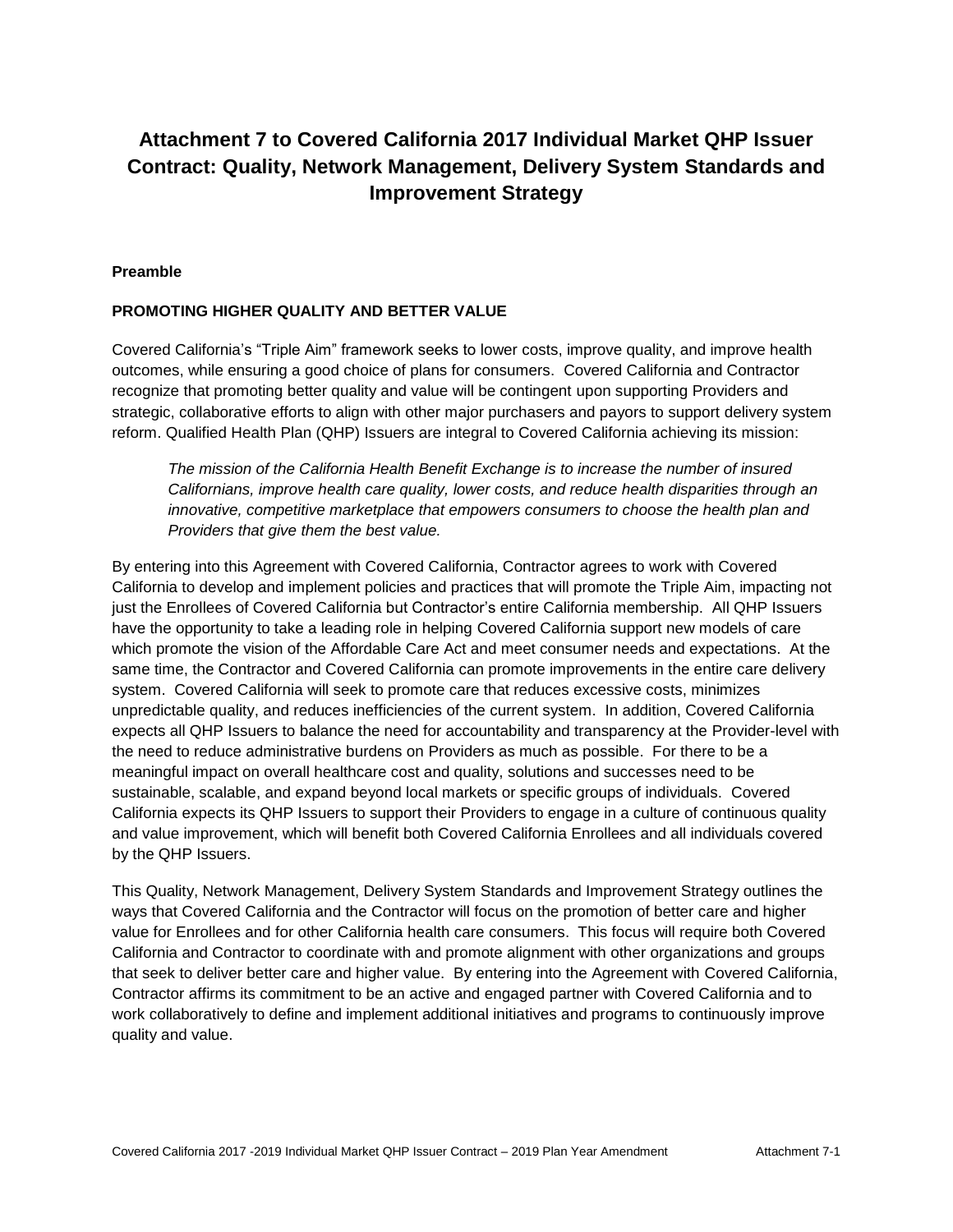Covered California and Contractor recognize that driving the significant improvements needed to ensure better quality care is delivered at lower cost will require tactics and strategies that extend beyond the term of this agreement. Success will depend on establishing targets based on current performance, national benchmarks, and the best improvement science conducting rigorous evaluation of progress and adjusting goals annually based on experience. This Attachment 7 contains numerous reports that will be required as part of the annual certification and contracting process with QHP Issuers. Contractor shall submit all required reports as defined in this Attachment and listed in the annual "Contract Reporting Requirements" table found on Covered California's Extranet site:

<https://planmanagement.coveredca.com/Resources/Forms/AllItems.aspx> in the Resources folder, Contract Reporting Compliance subfolder. This information will be used for negotiation and evaluation purposes regarding any extension of this Agreement and the recertification process for subsequent years.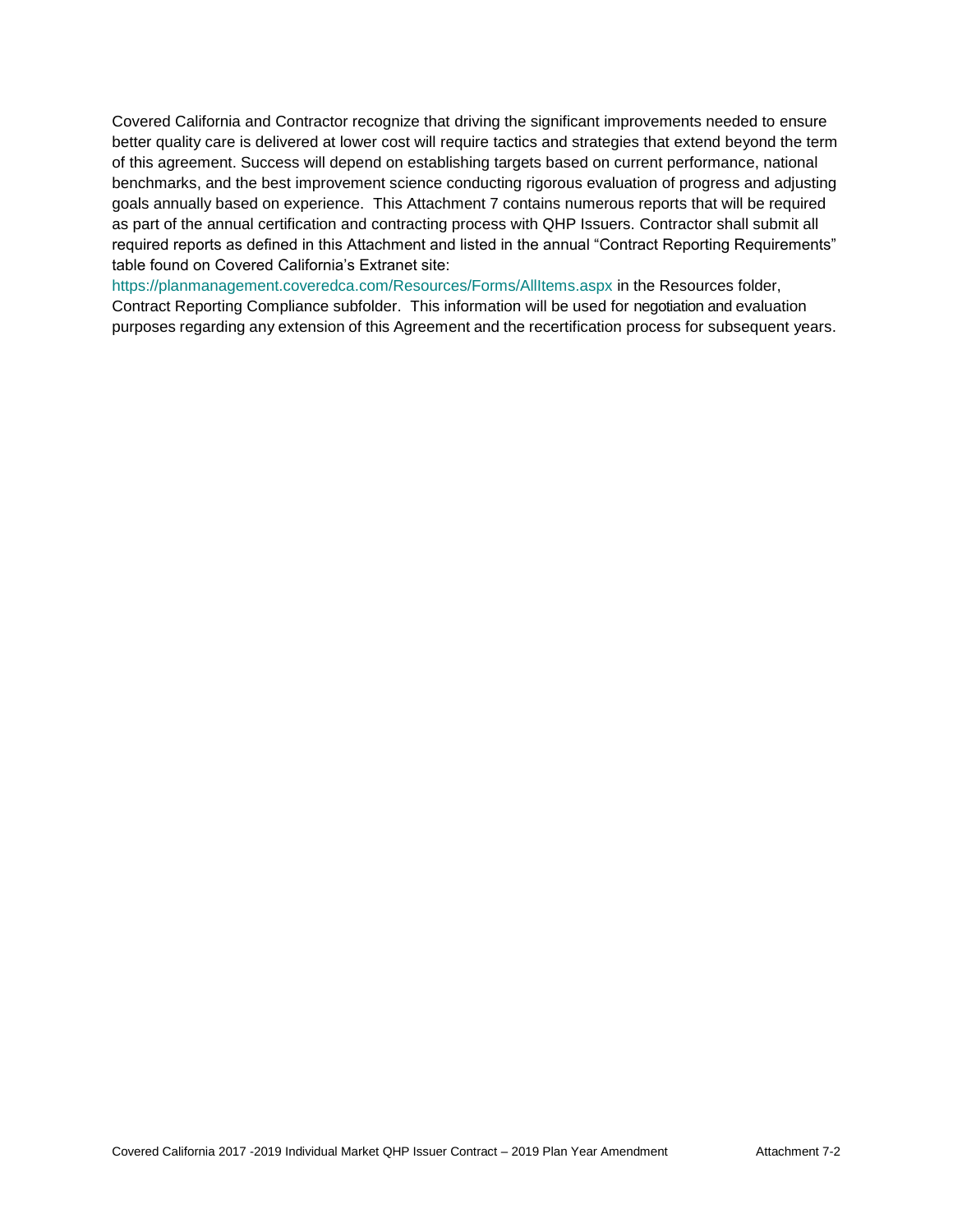# **ARTICLE 1 IMPROVING CARE, PROMOTING BETTER HEALTH AND LOWERING COSTS**

# **1.01 Coordination and Cooperation**

Contractor and Covered California agree that the Quality, Network Management, Delivery System Standards and Improvement Strategy serve as a starting point for what must be ongoing, refined, and expanded efforts to promote improvements in care for Enrollees and across Contractor's California members. Improving and building on these efforts to improve care and reduce administrative burdens will require active partnership between Covered California and Contractor, but also with Providers, consumers, and other important stakeholders.

- 1) Covered California shall facilitate ongoing discussions with Contractor and other stakeholders through Covered California's Plan Management and Delivery System Reform Advisory Group and through other forums as may be appropriate to work with Contractors to assess the elements of this section and their impact, and ways to improve upon them, on:
	- (a) Enrollees and other consumers;
	- (b) Providers in terms of burden, changes in payment and rewarding the Triple Aim of improving care, promoting better health, and lowering costs; and
	- (c) Contractors in terms of the burden of reporting and participating in quality or delivery system efforts.
- 2) Contractor agrees to participate in Covered California advisory and planning processes, including participating in the Plan Management and Delivery System Reform Advisory Group.

# **1.02 Ensuring Networks are Based on Value**

Central to its contractual requirements of its QHP Issuers, Covered California requirements include multiple elements related to ensuring that QHP Issuers' plans and networks provide quality care, including Network Design (Section 3.3.2), the inclusion of Essential Community Providers (Section 3.3.3) and a wide range of elements detailed in this Attachment. To complement these provisions and to promote accountability and transparency of Covered California's expectation that network design and Provider selection considers quality and patient experience in addition to cost and efficiency, the Contractor shall:

- 1) Include quality, which may include clinical quality, patient safety and patient experience, and cost in all Provider and facility selection criteria when designing and composing networks for inclusion in Covered California products
- 2) Contractor will be required to report to Covered California as part of its annual application for certification for purposes of negotiations, how it meets this requirement and the basis for the selection of Providers or facilities in networks available to Enrollees. This will include a detailed description of how cost, clinical quality, patient reported experience or other factors are considered in network design and Provider or facility selection. Information submitted in the application for certification for 2021 may be made publicly available by Covered California.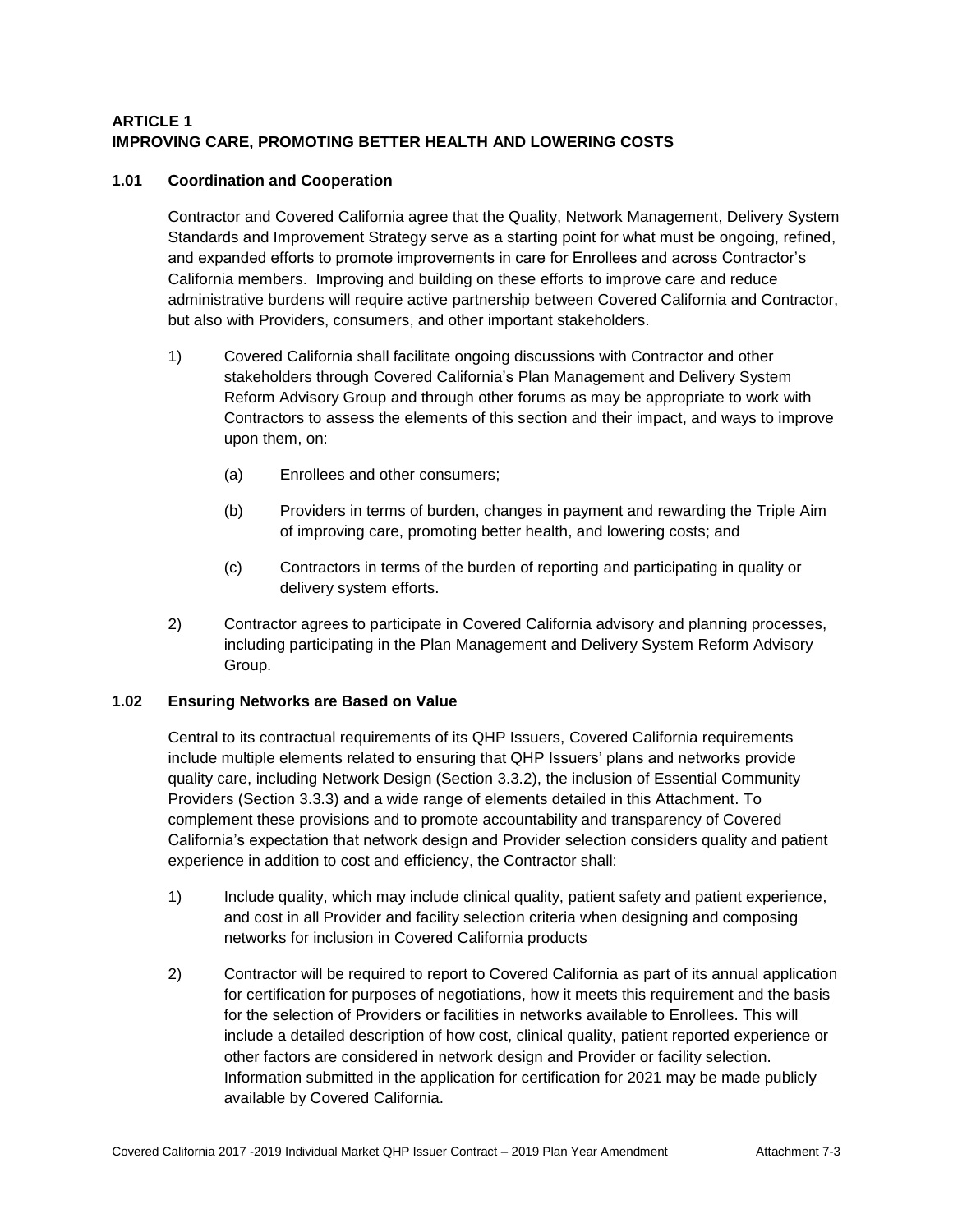- 3) Covered California expects Contractor to only contract with Providers and hospitals that demonstrate they provide quality care and promote the safety of Enrollees at a reasonable price. To meet this expectation, by year end 2018, Covered California will work with its QHP Issuers to identify areas of "outlier poor performance" based on variation analysis. As part of this process, Covered California will engage experts in quality and cost variation and shall consult with Providers throughout California. By year end 2019, QHP Issuers will be expected to either exclude those Providers that are "outlier poor performers" on either cost or quality from Covered California Provider networks or to document each year in its application for certification the rationale for continued contracting with each Provider that is identified as a "poor performing outlier" and efforts the Provider is undertaking to improve performance. Rationales for continued inclusion of Providers may include the impact on consumers in terms of geographical access and their out-of-pocket costs, or other justification provided by the QHP Issuer. QHP Issuer's rationale for inclusion of outliers on cost or quality will be released to the public by Covered California. Selection of specific measures of cost and quality, as well as criteria for defining "outlier poor performance" in a way that can be implemented consistently across Contractors will be established by Covered California based on national benchmarks, analysis of variation in California performance which shall include consideration of hospital case mix and services provided, best existing science of quality improvement, and effective engagement of stakeholders. Covered California does not expect Contractor to base outlier performance, and potential network removal decisions, on one quality or cost measure alone. Contractor agrees to participate in these collaborative processes to establish definitions. Reports from Contractor must detail implementation of such criteria through contractual requirements and enforcement, monitoring and evaluation of performance, consequences of noncompliance, corrective action and improvement plans if appropriate, and plans to transition patients from the care of Providers with poor performance. Such information may be made publicly available by Covered California.
- 4) Contractor will report as requested how Enrollees with conditions that require highly specialized management (e.g. transplant patients and burn patients) are managed by Providers with documented special experience and proficiency based on volume and outcome data, such as Centers of Excellence. In addition, to the extent that the Contractor uses Centers of Excellence more broadly, it will report as requested, the basis for inclusion of such Centers of Excellence, the method used to promote consumers' usage of these Centers, and the utilization of these Centers by Enrollees.
- 5) While Covered California welcomes QHP Issuers' use of Centers of Excellence, which may include design incentives for consumers, the current standard benefit designs do not envision or allow for "tiered" in-network Providers.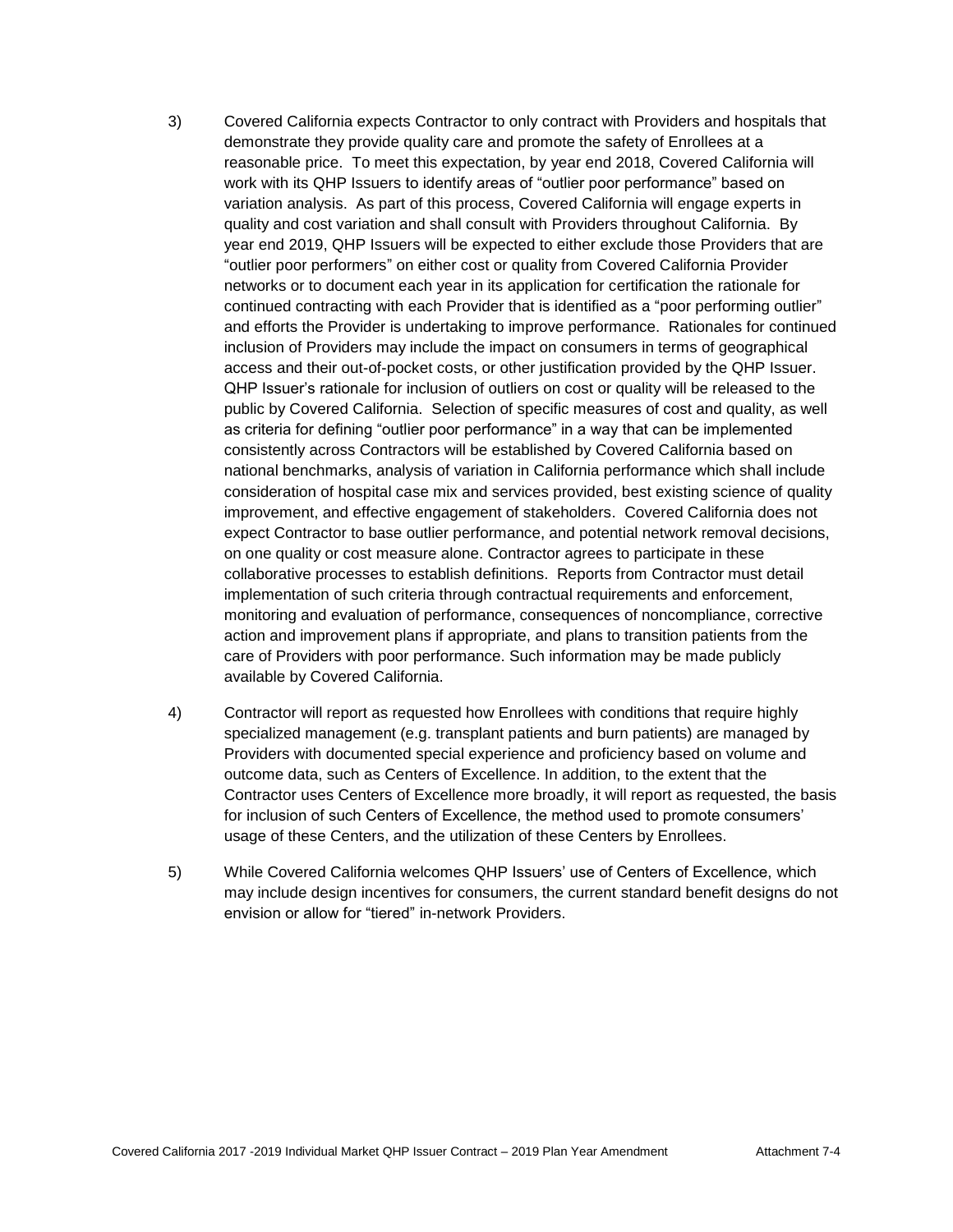# **1.03 Demonstrating Action on High Cost Providers**

Affordability is core to Covered California's mission to expand the availability of insurance coverage and promoting the Triple Aim. The wide variation in unit price and total costs of care charged by Providers, with some Providers charging far more for care irrespective of quality, is one of the biggest contributors to high costs of medical services.

- 1) Contractor will be required to report to Covered California as part of its application for certification for 2017, and annually thereafter, which will be used for negotiation purposes:
	- (a) The factors it considers in assessing the relative unit prices and total costs of care;
	- (b) The extent to which it adjusts or analyzes the reasons for cost factors based on elements such as area of service, population served, market dominance, services provided by the facility (e.g., trauma or tertiary care), or other factors;
	- (c) How such factors are used in the selection of Providers or facilities in networks available to Enrollees; and
	- (d) The identification of specific hospitals and their distribution by cost deciles or describe other ways Providers and facilities are grouped by costs such as comparison of costs as a percentage of Medicare costs and the percentage of costs for Contractor that are expended in each cost decile. Contractor understands that it is the desire and intention of Covered California to expand this identification process to include other Providers and facilities in future years.
- 2) In its application for certification for 2017, and annually thereafter, which will be used for negotiation purposes, Contractor will be required to report on its strategies to ensure that contracted Providers are not charging unduly high prices, and for what portions of its entire enrolled population it applies each strategy, which may include:
	- (a) Telehealth;
	- (b) Use of Centers of Excellence;
	- (c) Design of Networks (see Article 1.02);
	- (d) Reference Pricing; and
	- (e) Efforts to make variation in Provider or facility cost transparent to consumers and the use of such tools by consumers.
- 3) By year end 2019, Contractor will be expected to exclude hospitals and other facilities that demonstrate outlier high cost from Provider networks serving Covered California or to document each year in its application for certification the rationale for continued contracting with each hospital that is identified as a high cost outlier and efforts that the hospital or facility is undertaking to lower its costs. Covered California does not expect Contractor to base outlier performance, and potential network removal decisions, on one quality or cost measure alone.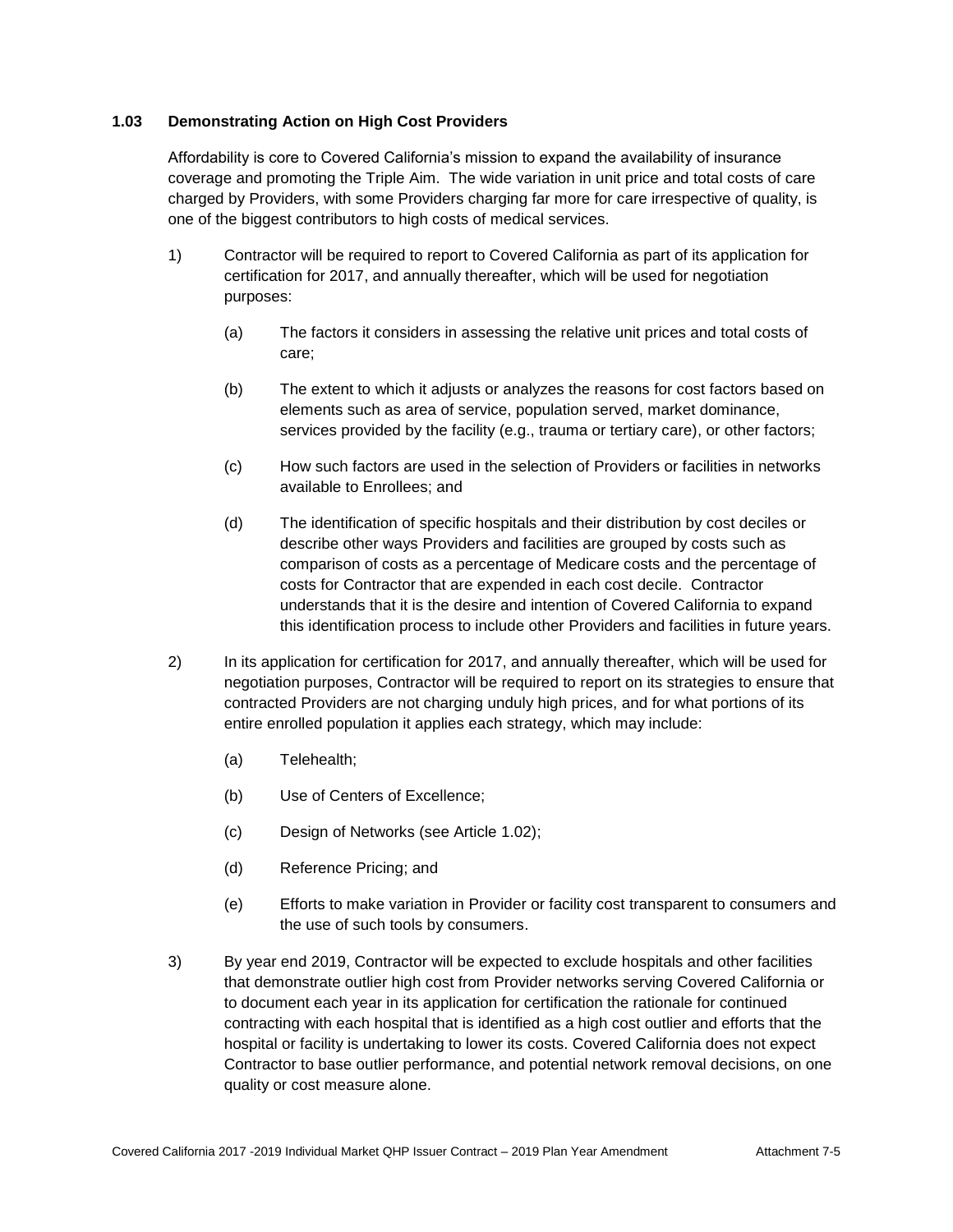## **1.04 Demonstrating Action on High Cost Pharmaceuticals**

Appropriate treatment with pharmaceuticals is often the best clinical strategy to treating conditions, as well as managing chronic and life-threatening conditions. Covered California expects its Contractor to ensure that its Enrollees get timely access to appropriate prescription medications. At the same time, Covered California is concerned with the trend in rising prescription drug costs, including those in specialty pharmacy, and compounding increases in costs of generic drugs, which reflect a growing driver of total cost of care.

Contractor will be required to report in its annual application for certification for negotiation purposes, a description of its approach to achieving value in delivery of pharmacy services, which should include a strategy in each of the following areas:

- 1) Contractor must describe how it considers value in its selection of medications for use in its formulary, including the extent to which it applies value assessment methodology developed by independent groups or uses independent drug assessment reports on comparative effectiveness and value to design benefits, negotiate prices, develop pricing for consumers, and determine formulary placement and tiering within Covered California standard benefit designs. Contractor shall report the specific ways they use a value assessment methodology or independent reports to improve value in pharmacy services and indicate which of the following sources it relies upon:
	- (a) Drug Effectiveness Review Project (DERP)
	- (b) NCCN Resource Stratification Framework (NCCN‐RF)
	- (c) NCCN Evidence Blocks (NCCN‐EB)
	- (d) ASCO Value of Cancer Treatment Options (ASCO‐VF)
	- (e) ACC/AHA Cost/Value Methodology in Clinical Practice Guidelines
	- (f) Oregon State Health Evidence Review Commission Prioritization Methodology
	- (g) Premera Value‐Based Drug Formulary (Premera VBF)
	- (h) DrugAbacus (MSKCC) (DAbacus)
	- (i) The ICER Value Assessment Framework (ICER‐VF)
	- (j) Real Endpoints
	- (k) Blue Cross/Blue Shield Technology Evaluation Center
	- (l) International Assessment Processes (e.g., United Kingdom's National Institute for Health and Care Excellence – "NICE")
	- (m) Other (please identify)
- 2) Contractor shall describe how its construction of formularies is based on total cost of care rather than on drug cost alone;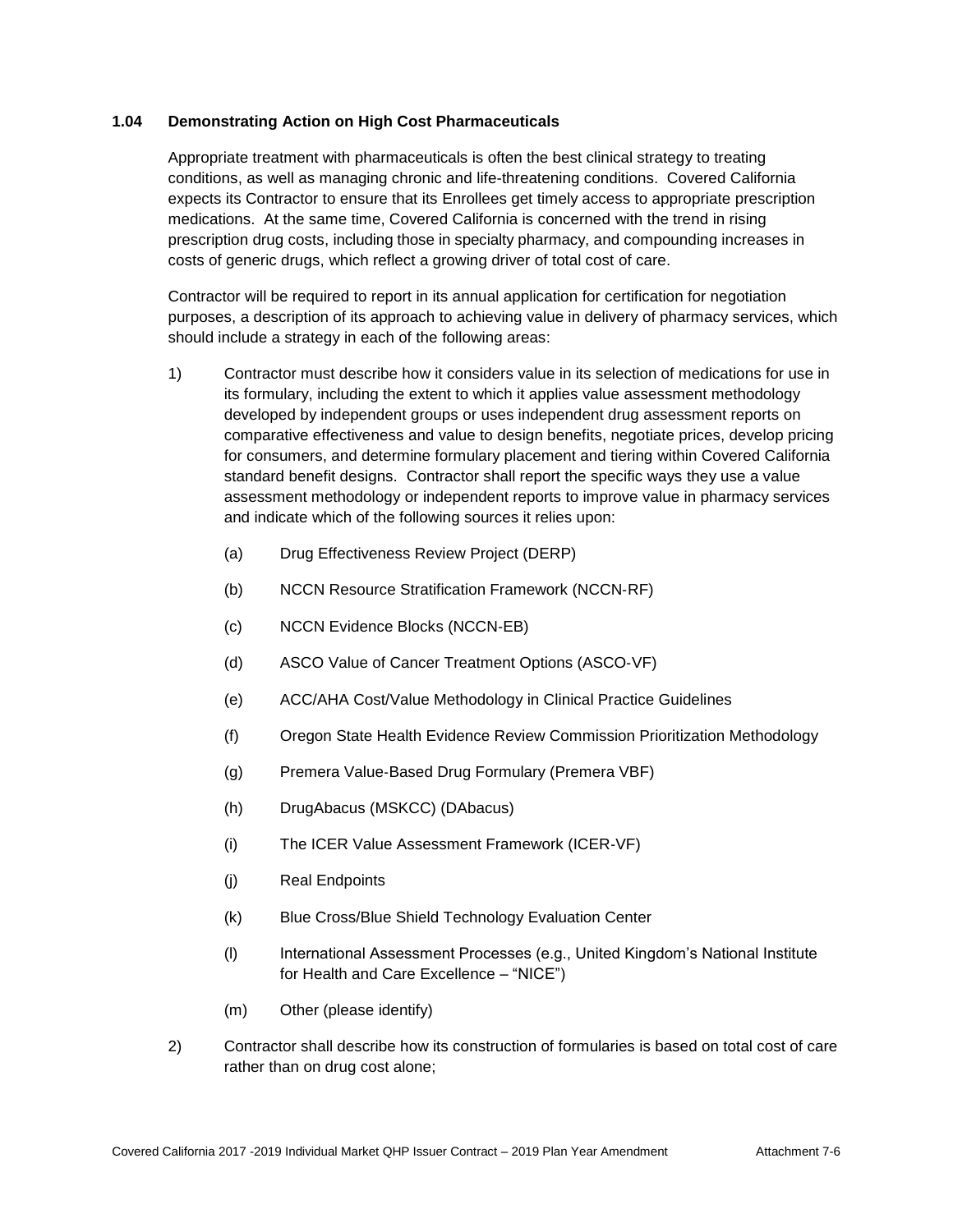- 3) Contractor shall describe how it monitors off-label use of pharmaceuticals and what efforts are undertaken to assure any off-label prescriptions are evidence-based;
- 4) Contractor must describe how it provides decision support for prescribers and consumers related to the clinical efficacy and cost impact of treatments and their alternatives.

# **1.05 Quality Improvement Strategy**

Starting with the application for certification for 2017, Contractor is required under the Affordable Care Act and regulations from CMS to implement a Quality Improvement Strategy (QIS). The core CMS requirement for the QIS is to align Provider and Enrollee market-based incentives with delivery system and quality targets.

Contractor agrees to align its QIS with the contractual requirements and initiatives of Covered California and to report on its multi-year strategy and first-year plan for implementing each initiative through the annual certification application submitted to Covered California, which will be used for negotiation purposes during the application process. Contractor understands that the application serves as the reporting mechanism and measurement tool for assessing Contractor QIS work plans and progress in achieving improvement targets with respect to each of Covered California quality and delivery system reform initiatives.

Contractor understands that Covered California will seek increasingly detailed reports over time that will facilitate the assessment of the impacts of each initiative which will include:

- (a) The percentage, number, and performance of total participating Providers;
- (b) The number and percent of Enrollees participating in the initiative;
- (c) The number and percent of all the Contractor's covered lives participating in the initiative; and
- (d) The results of Contractor's participation in this initiative, including clinical, patient experience, and cost impacts.

# **1.06 Participation in Collaborative Quality Initiatives**

Covered California believes that improving health care quality and reducing costs can only be done over the long-term through collaborative efforts that effectively engage and support clinicians and other Providers of care. There are many established statewide and national collaborative initiatives for quality improvement that are aligned with priorities established by Covered California with requirements specified below.

- 1) Effective January 1, 2017, Contractor must participate in:
	- (a) Smart Care California: Sponsored by Covered California, DHCS, and CalPERS, this multi-stakeholder work group facilitated by the Integrated Healthcare Association (IHA), will provide guidance and steer the delivery system to drive appropriate use of C-sections, prescription of opioids, and low back pain. <https://www.iha.org/our-work/insights/smart-care-california>
		- i. The C-section work aligns with activities underway through the California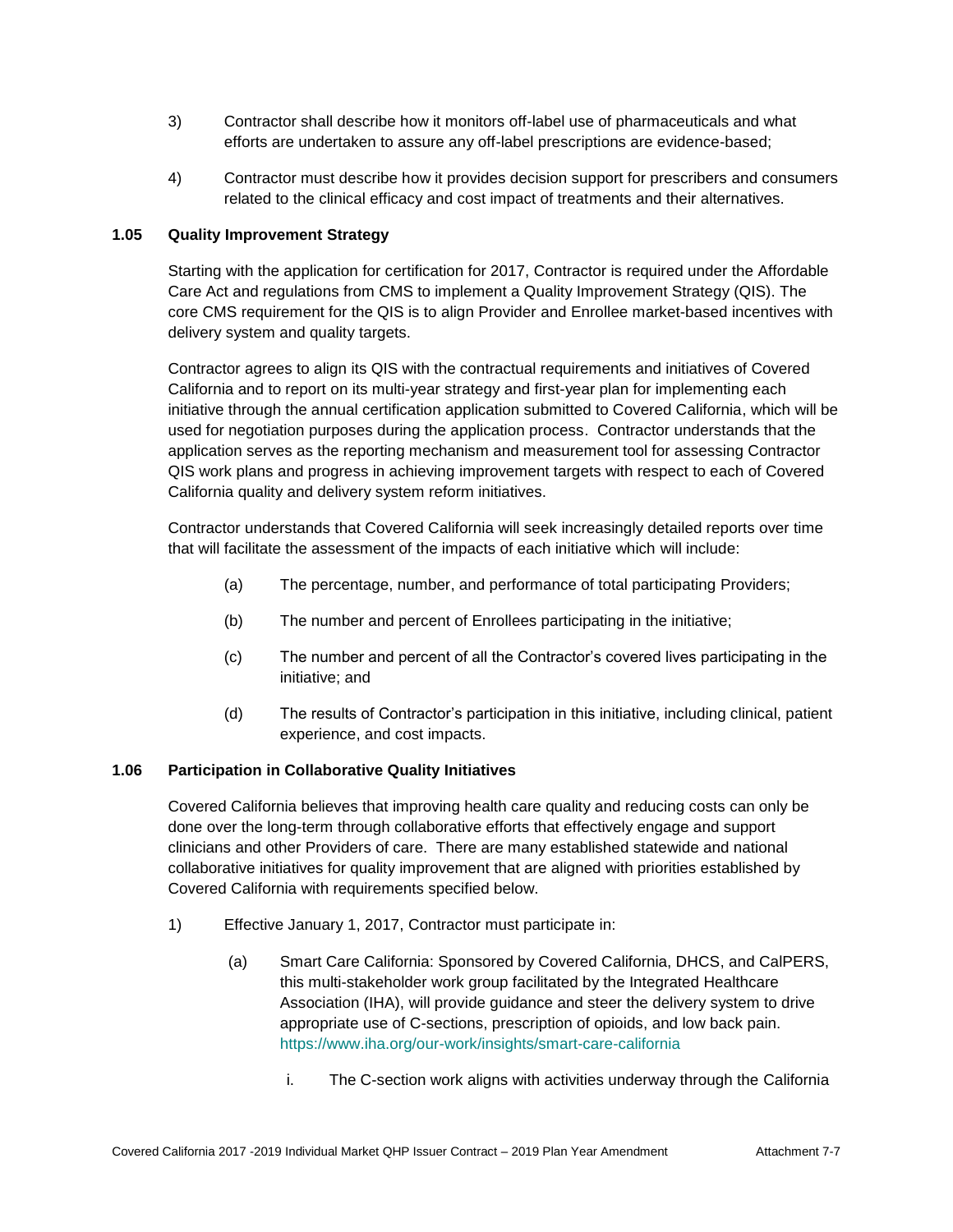Maternal Quality Care Collaborative (CMQCC) which provides statewide analysis of variation and promotes the appropriate use of C-sections with associated reductions in maternal and newborn mortality and morbidity. <https://www.cmqcc.org/> (See Article 5, Section 5.03)

- ii. A key element of the change for all three focus areas is promoting best practices through provider and consumer decision support, for example through the Choosing Wisely campaign from Consumer Reports. <http://www.iha.org/grants-projects-reducing-overuse-workgroup.html> (See Article 7, Section 7.04)
- 2) Covered California is interested in Contractors' participation in other collaborative initiatives. As part of the application for certification for 2017, and annually thereafter, for negotiation purposes, Contractor will be required to report to Covered California its participation in any of the following collaboratives, or other similar activities not listed:
	- (a) CMMI's Transforming Clinical Practices, administered by:
		- i. Children's Hospital of Orange County,
		- ii. LA Care,
		- iii. National Rural Accountable Care Consortium,
		- iv. California Quality Collaborative of PBGH, and
		- v. VHA/UHC Alliance NewCo, Inc.

All five of these collaboratives are coaching accessible, data-driven, team-based care over the course of the grant 2015-2019. <https://innovation.cms.gov/initiatives/Transforming-Clinical-Practices/> (See Article 4, Section 4.02)

(b) Partnership for Patients: The CMS Innovation Center (CMMI) implemented this program focused on hospital patient safety, which between 2012 and 2014 resulted in 87,000 fewer deaths, mostly in 2013-14. The 2017 grants to build on this work have been distributed to Hospital Improvement Innovation Networks (HIINs) around the country including several in California. <https://partnershipforpatients.cms.gov/> (See Article 5, Section 5.02)

Awardees working with California hospitals for 2017 are:

- i. Health Services Advisory Group (HSAG) which includes the Hospital Quality Initiative subsidiary of the California Hospital Association,
- ii. Dignity Hospitals,
- iii. VHA/UHC,
- iv. Children's Hospitals' Solutions for Patient Safety, and
- v. Premiere, Inc.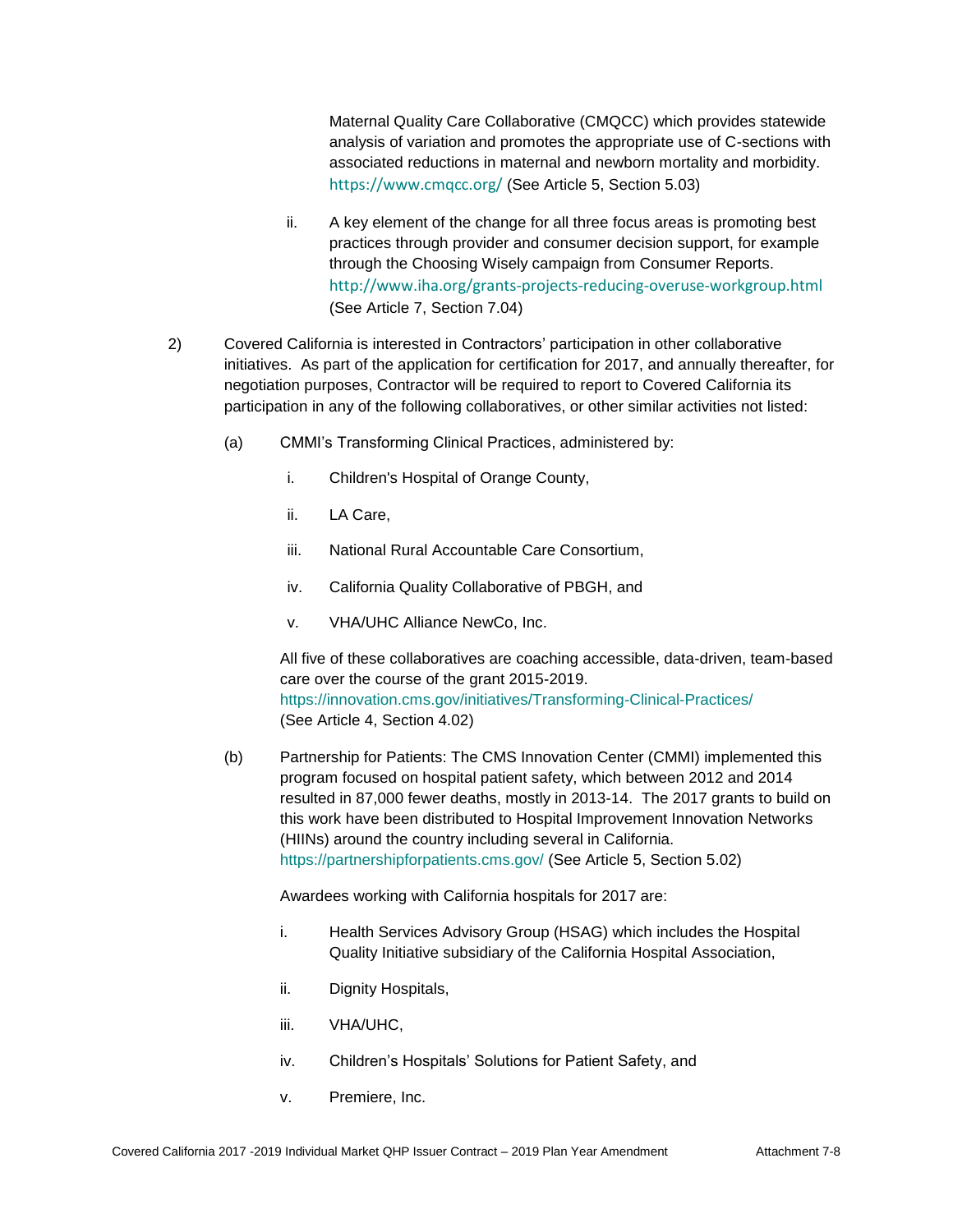- (c) 1115 Medicaid Waiver Public Hospital Redesign and Incentives in Medi-Cal (PRIME) program
- (d) California Joint Replacement Registry developed by the California Healthcare Foundation (CHCF), California Orthopedic Association (COA) and PBGH
- (e) California Immunization Registry (CAIR)
- (f) Any IHA or CMMI sponsored payment reform program
- (g) CMMI ACO Program (including Pioneer, Savings Sharing, Next Gen ACO, and other models)
- (h) California Perinatal Quality Care Collaborative
- (i) California Quality Collaborative
- (j) Leapfrog
- (k) A Federally Qualified Patient Safety Organization such as CHPSO
- (l) The IHA Encounter Standardization Project
- 3) When reporting this information to Covered California, such information shall be in a form that is mutually agreed upon by the Contractor and may include copies of reports used by Contractor for other purposes. Contractor understands that Covered California will seek increasingly detailed reports over time that will facilitate the assessment of the impacts of these programs which will include: (1) the percentage of total Participating Providers, as well as the percentage of Covered California specific Providers participating in the programs; (2) the number and percentage of potentially eligible Plan Enrollees who participate through the Contractor in the Quality Initiative; (3) the results of Contractors' participation in each program, including clinical, patient experience and cost impacts; and (4) such other information as Covered California and the Contractor identify as important to identify programs worth expanding.
- 4) Covered California and Contractor will collaboratively identify and evaluate the most effective programs for improving care for Enrollees and Covered California may require participation in specific collaboratives in future years.

# **1.07 Data Exchange with Providers**

Covered California and Contractor recognize the critical role of sharing data across specialties and institutional boundaries as well as between health plans and contracted Providers in improving quality of care and successfully managing total costs of care.

1) Contractor will be required to report in its annual application for certification for negotiation purposes, the initiatives Contractor has undertaken to improve routine exchange of timely information with Providers to support their delivery of high quality care. Examples that could impact the Contractor's success under this contract may include: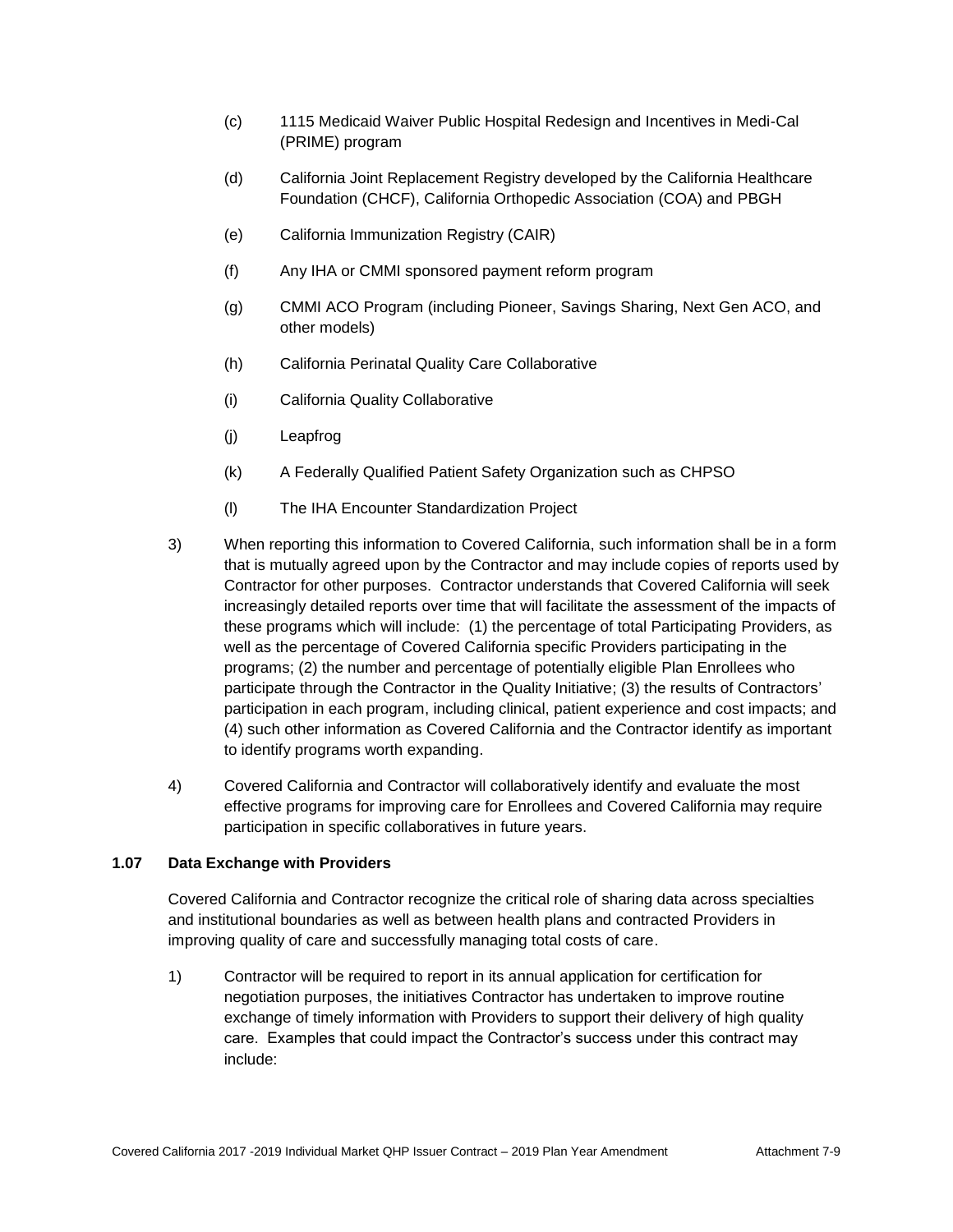- (a) Notifying Primary Care clinicians when one of their empaneled patients is admitted to a hospital, a critical event that often occurs without the knowledge of either the primary care or specialty Providers who have been managing the patient on an ambulatory basis.
- (b) Developing systems to collect clinical data as a supplement to the annual HEDIS process, such as HbA1c lab results and blood pressure readings which are important under Article 3 below.
- (c) Racial and ethnic self-reported identity collected at every patient contact.
- 2) Contractor will be required to describe its participation in statewide or regional initiatives that seek to make data exchange routine, including, but not limited to the following Health Information Exchanges:
	- (a) Inland Empire Health Information Exchange (IEHIE)
	- (b) Los Angeles Network for Enhanced Services (LANES)
	- (c) Orange County Partnership Regional Health Information Organization (OCPRHIO)
	- (d) San Diego Health Connect
	- (e) Santa Cruz Health Information Exchange
	- (f) Manifest MedEx (formerly CalIndex)
- 3) By June 30, 2018 Contractor must use standard processes for encounter data exchange with its contracted providers, which include:
	- (a) The use of the 837-P and 837-I industry standard transaction sets for encounter data intake. These standard transaction sets must include appropriate cost sharing and member out of pocket information.
	- (b) The use of the 277 CA transaction set and industry standard code sets to communicate encounter data that was successfully processed, as well as any encounter data that was rejected and requires resubmission. If Contractor uses a clearing house to process encounter data and the 277 CA is not utilized, the Contractor must provide a daily detailed file to the clearing house of all rejected records and corresponding reasons for rejections. Contractor must ensure its contracted providers receive visibility to the specific reasons the encounter data was rejected to allow for both successful resubmissions and any process improvement needed to minimize future rejections.
- 4) By June 30, 2018 Contractor agrees to participate in industry collaborative initiatives for improving encounter data exchange processes in California, which include:
	- (a) The Integrated Healthcare Association Encounter Data Work Group; and
	- (b) The Industry Collaborative Efforts (ICE) Encounter Data Work Group.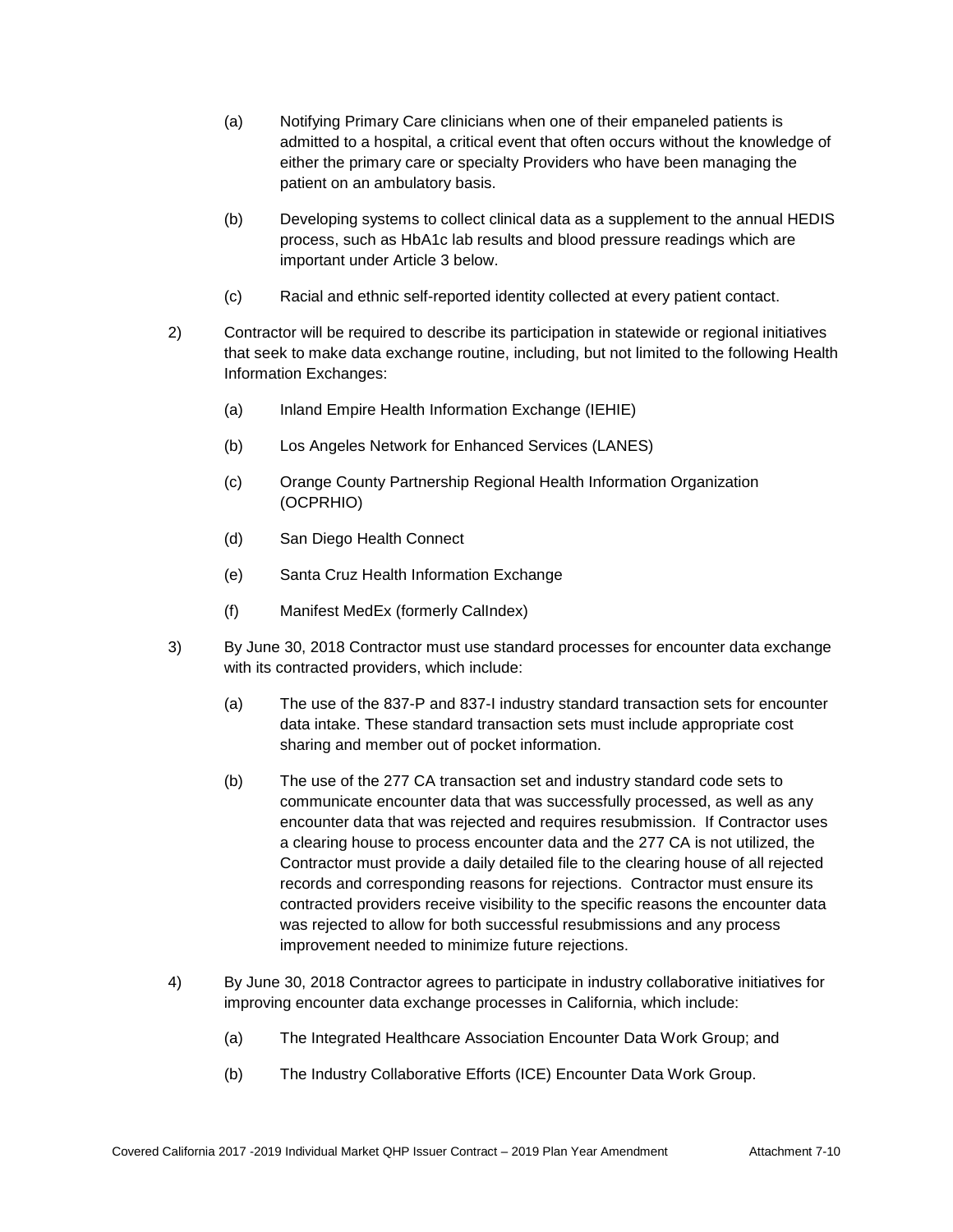# **1.08 Data Aggregation across Health Plans**

Covered California and Contractor recognize the importance of aggregating data across purchasers and payors to more accurately understand the performance of Providers that have contracts with multiple health plans. Such aggregated data reflecting a larger portion of a Provider, group, or facility's practice can potentially be used to support performance improvement, contracting and public reporting.

1) Contractor will be required to report in its annual application for certification for negotiation purposes, its participation in initiatives to support the aggregation of claims and clinical data. Contractor must include its assessment of additional opportunities to improve measurement and reduce the burden of data collection on Providers through such proposals as a statewide All Payor Claims Database.

Examples include but are not limited to:

- (a) The Integrated Health Association (IHA) for Medical Groups
- (b) The California Healthcare Performance Information System (CHPI)
- (c) The CMS Physician Quality Reporting System
- (d) CMS Hospital Compare
- (e) CalHospital Compare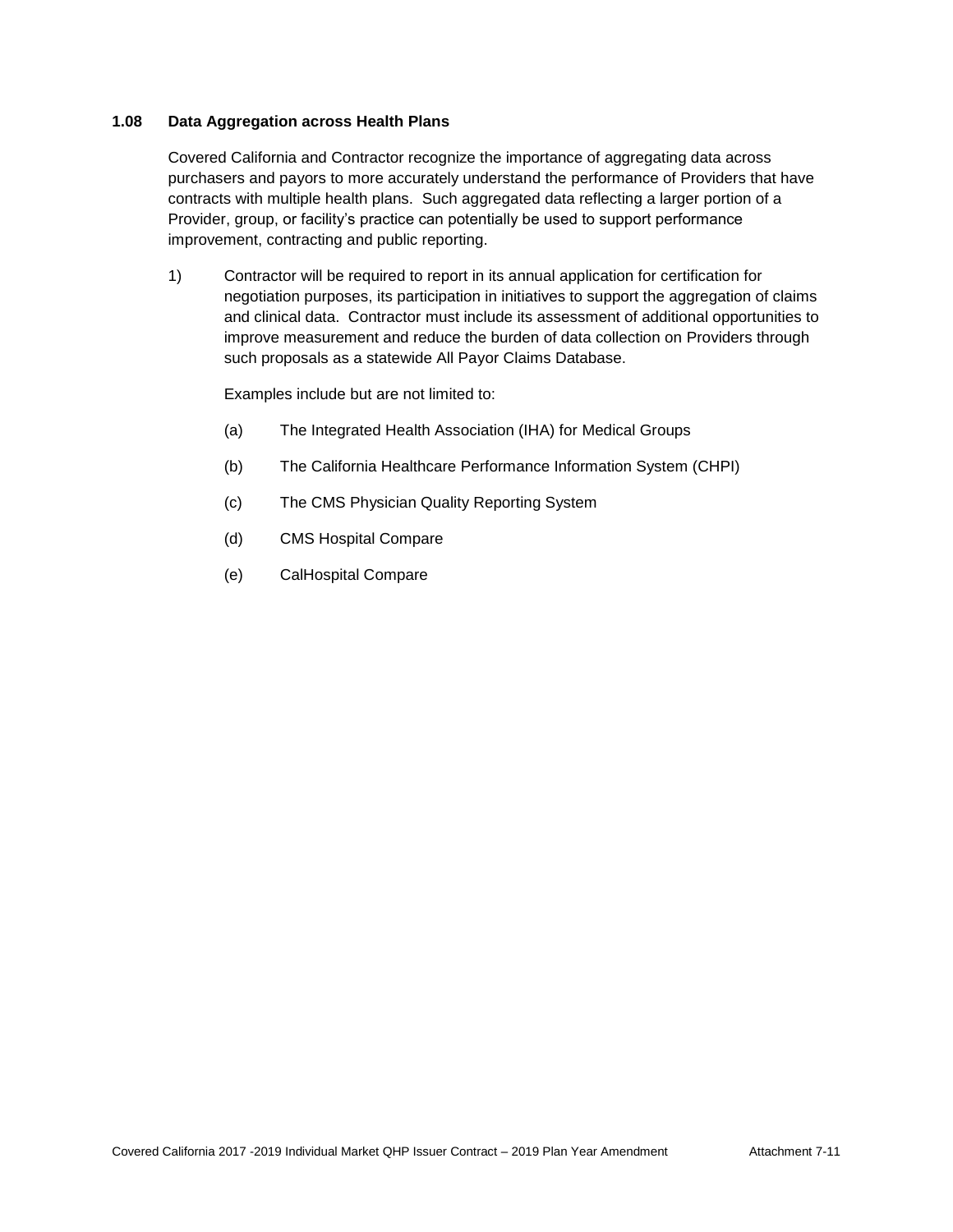# **ARTICLE 2 PROVISION AND USE OF DATA AND INFORMATION FOR QUALITY OF CARE**

# **2.01 HEDIS and CAHPS Reporting**

Contractor shall annually collect and report to Covered California, for each QHP Issuer product type, its Quality Rating System HEDIS, CAHPS and other performance data (numerators, denominators, and rates). Contractor must provide such data to Covered California each year regardless of the extent to which CMS uses the data for public reporting or other purposes.

Contractor shall submit to Covered California HEDIS and CAHPS scores to include the measure numerator, denominator, and rate for the required measures set that is reported to the National Committee for Quality Assurance (NCQA) Quality Compass and DHCS, for each Product Type for which it collects data in California. The timeline for Contractor's HEDIS and CAHPS quality data must be submitted at the same time as Contractor submits this to the NCQA Quality Compass and DHCS. Covered California reserves the right to use the Contractor-reported measures to construct Contractor summary quality ratings that Covered California may use for such purposes as supporting consumer choice and Covered California's oversight of Contractor's QHPs.

# **2.02 Data Submission Requirements**

Contractor and Covered California agree that the assessment of quality and value offered by a QHP to Enrollees is dependent on consistent, normalized data, so that the Contractor and Covered California can evaluate the experience of Contractor's membership, and compare that experience to the experience of Enrollees covered by other QHP issuers, and to the Covered California population as a whole. In order to conduct this assessment, Contractor shall provide certain information currently captured in contractor's information systems related to its participation in the Exchange to the EAS Vendor in a manner consistent to that which Contractor currently provides to its major purchasers.

- 1) Disclosures to Enterprise Analytics Vendor:
	- (a) Covered California has entered into a contract with an Enterprise Analytics Vendor ("EAS Vendor") to support its oversight and management of health exchange. EAS Vendor has provided Contractor with a written list of data elements ("EAS Dataset") and a data submission template that defines the data elements and format for transmitting the data. Contractor shall provide EAS Vendor with the data identified in the EAS Dataset on a monthly basis, which is attached as Appendix 1 to this Attachment 7. The parties may modify the data fields in Appendix 1 to Attachment 7 upon mutual agreement of the parties, and without formal amendment to this Agreement.
	- (b) To enable the submission of the EAS Dataset to EAS Vendor, Contractor has executed a Business Associate Agreement ("BAA"), and any other agreements that Contractor determines are required for the submission of the EAS Dataset to EAS Vendor. Contractor's obligation to provide any data to EAS Vendor is contingent on a BAA being in force at the time information is to be provided to EAS Vendor. Covered California may, upon request to Contractor, review such BAA and any other agreements between Contractor and EAS Vendor related to the submission of the EAS Dataset.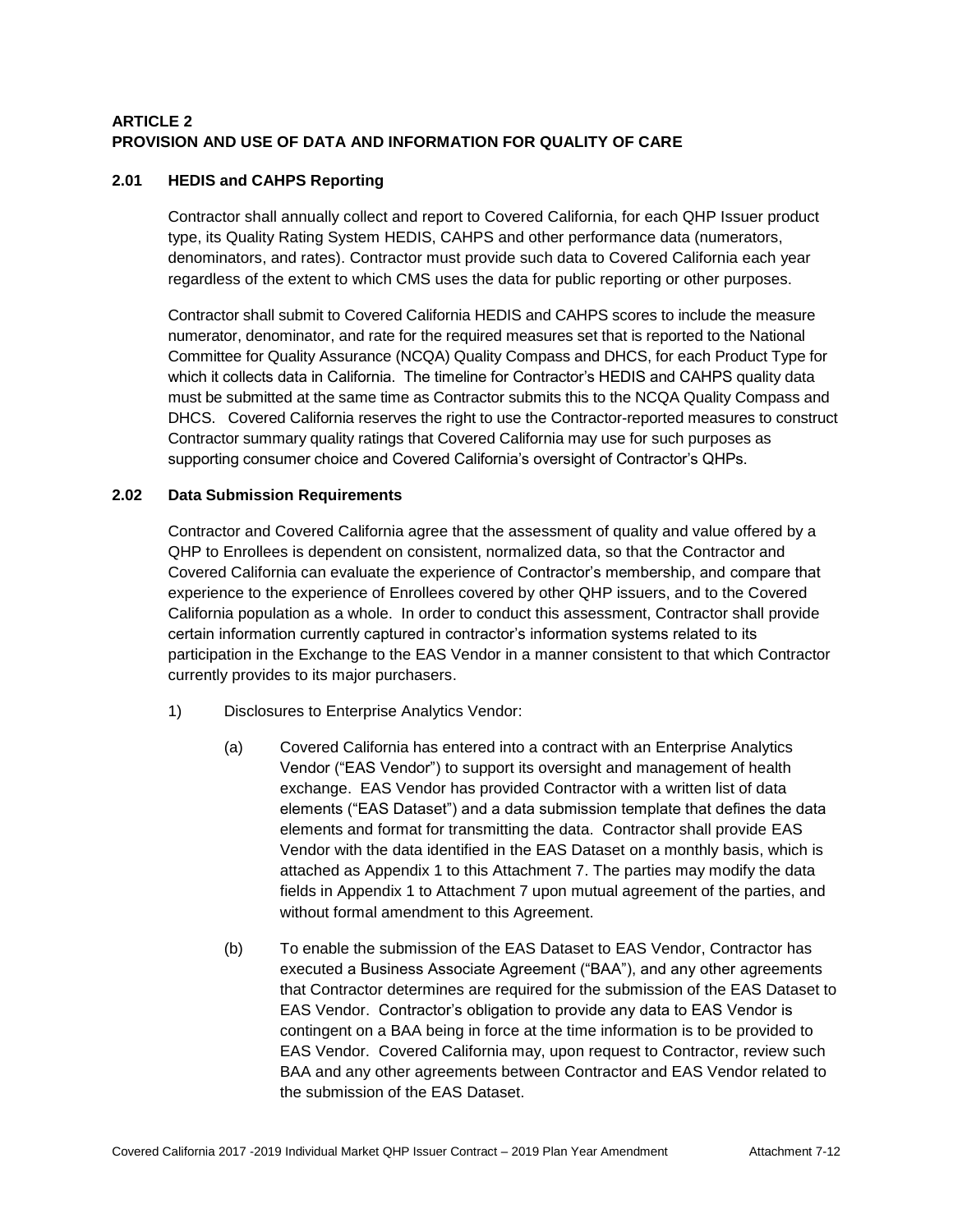- 2) Disclosures to Covered California:
	- (a) EAS Vendor must protect the EAS Dataset submitted to it by Contractor pursuant to the BAA and any other agreements entered into with Contractor, applicable federal and state laws, rules and regulations, including the HIPAA Privacy and Security Rules. Any data extract or report ("EAS Output") provided to Covered California and generated from the EAS Dataset shall at all times be limited to deidentified data. Covered California shall not request any Personally Identifiable Health Information from EAS Vendor or attempt to use the de-identified data it receives from EAS Vendor to re-identify any person.
- 3) EAS Vendor Designation:
	- (a) IBM Watson Health is Covered California's current EAS Vendor. In the event that Covered California terminates its contract ]with IBM Watson Health during the term of this Agreement, Covered California shall provide notice to Contractor pursuant to Section 12.3 of the Agreement. Any such termination of the agreement with IBM Watson Health shall excuse any performance of Contractor under this Section 2.02 effective on the date of termination of the agreement with IBM Watson Health until a replacement EAS Vendor is designated.
- 4) Covered California is a Health Oversight Agency:
	- (a) Covered California continues to maintain that it operates as a Health Oversight Agency as described by the Health Insurance Portability and Accountability Act of 1996 (HIPAA), as amended. As such, Contractor may disclose protected health information to Covered California, or its vendor, in order for Covered California to perform its mandated oversight activities. At such time that Covered California receives technical assistance from the Office for Civil Rights, or otherwise receives guidance from the federal government, that reasonably confirms Covered California's status as a Health Oversight Agency, Contractor shall provide Covered California, or its vendor, with the necessary data elements, including protected health information as permitted by state and federal laws, in order for Covered California to perform its mandated oversight activities.

# **2.03 Quality and Delivery System Reform Reporting**

Contractor will be required to respond to questions identified and required by the Exchange in the annual certification application related to quality and delivery system reform requirements in this Attachment 7.

Such information will be used by Covered California to evaluate Contractor's performance under the terms of the Quality, Network Management, Delivery System Standards and Improvement Strategy and in connection with the evaluation regarding any extension of this Agreement and the certification process for subsequent years. The timing, nature and extent of such responses will be established by Covered California based on its evaluation of various quality-related factors.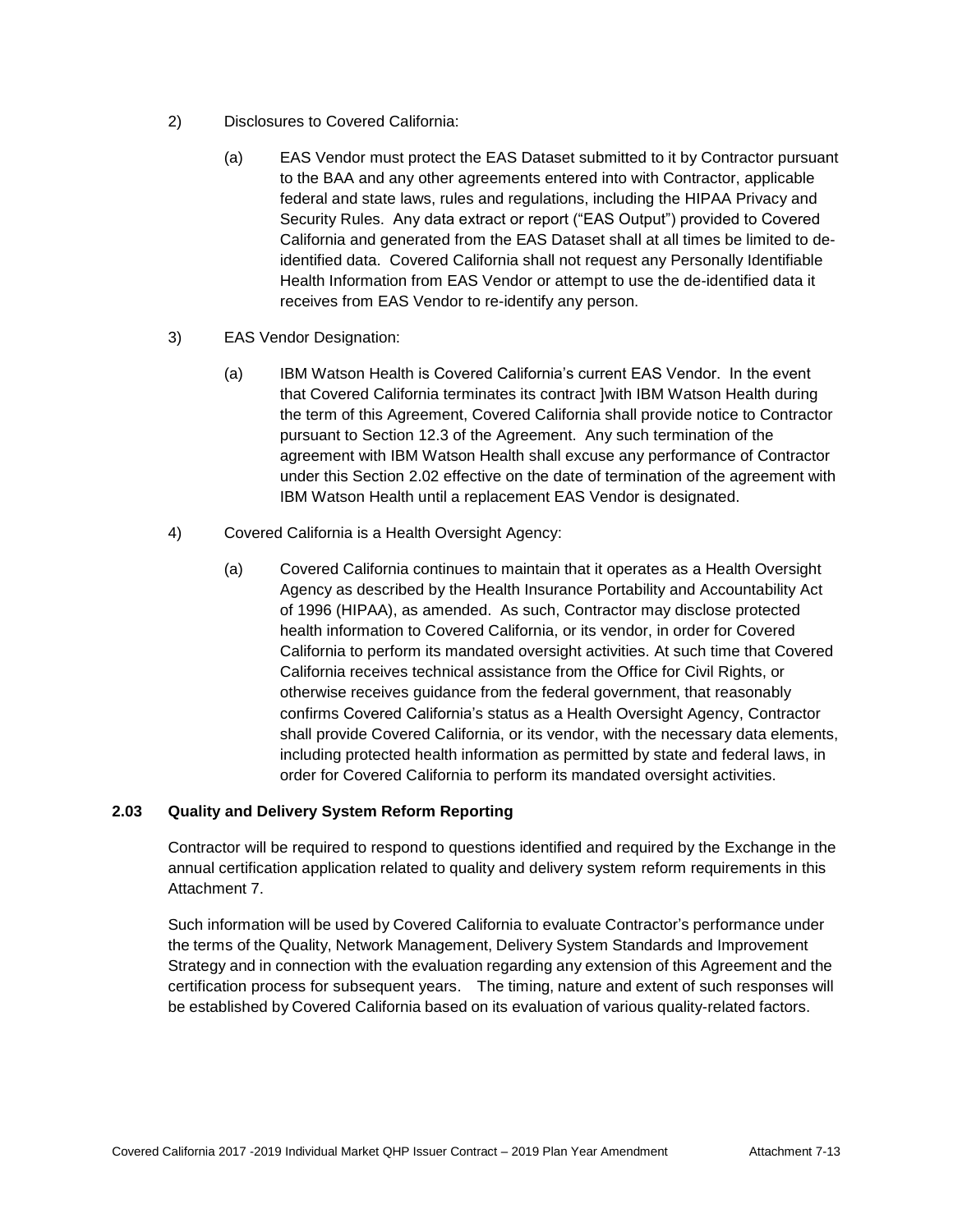# **2.04 Data Measurement Specifications**

Contractor shall report metrics specified herein, as mutually agreed upon by both parties, and as requested by Covered California. Covered California and Contractor agree to work collaboratively during the term of this Agreement to enhance the data specifications and further define the requirements.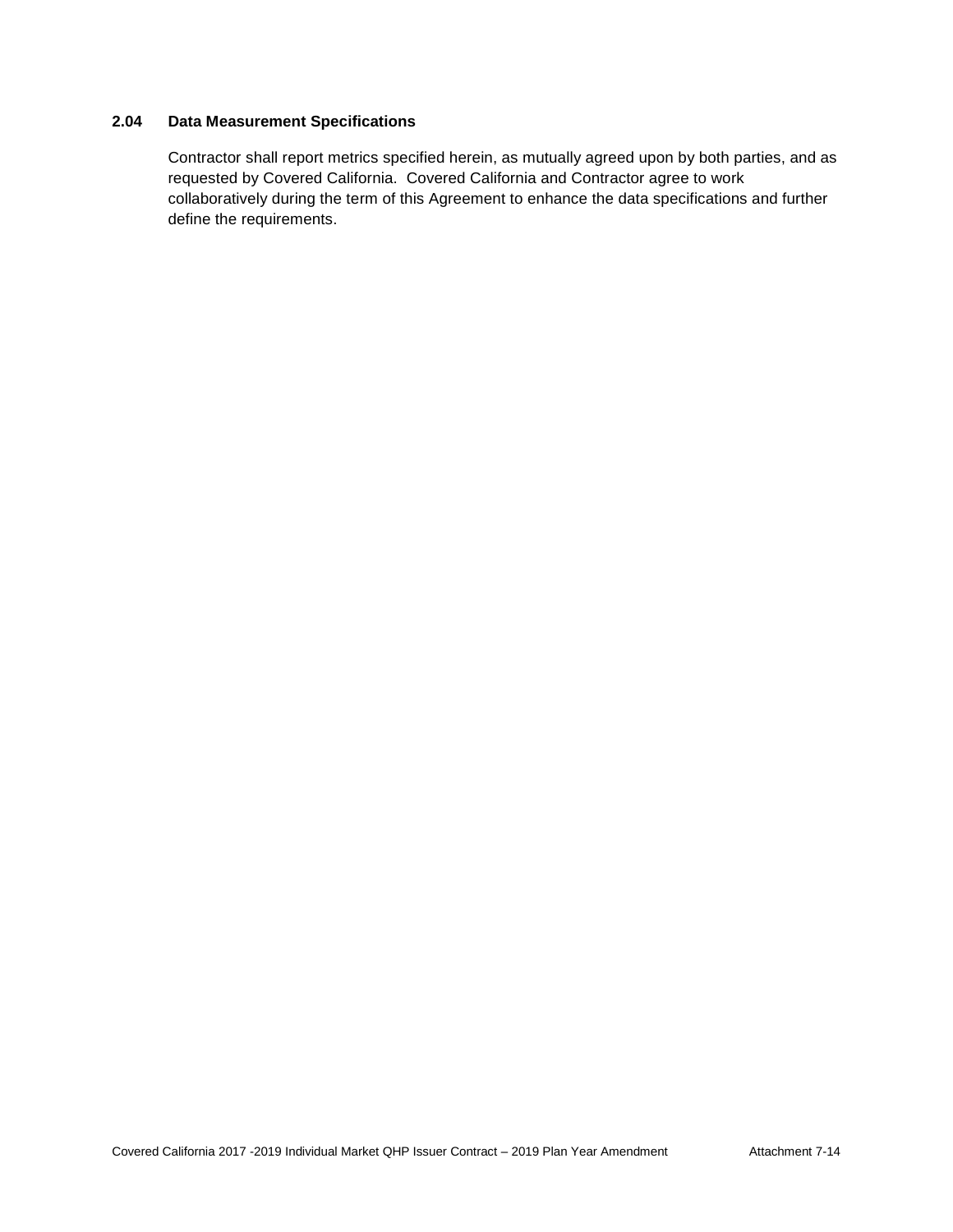# **ARTICLE 3 REDUCING HEALTH DISPARITIES AND ENSURING HEALTH EQUITY**

Mitigation of health disparities is central to the mission of Covered California, and the California Language Assistance Act adopted as SB 853 in 2003. In alignment with these principles, Covered California and Contractor recognize that promoting better health requires a focus on addressing health disparities and health equity. Covered California will require Contractor to track, trend and reduce health disparities with the phased approach outlined below.

# **3.01 Measuring Care to Address Health Equity**

Contractor must track and trend quality measures by racial or ethnic group, or both, and by gender for the Contractor's full book of business, excluding Medicare.

- 1) Identification:
	- (a) By year end 2019, Contractor must achieve eighty percent (80 %) self-identification of racial or ethnic identity for Covered California enrollees.
	- (b) In the annual application for certification, Contractor will be required to report the percent of self-reported racial or ethnic identity for Covered California enrollees.
	- (c) Covered California and Contractor will negotiate annual targets for self-identification of racial or ethnic identity to be reported in the applications for certification for 2019.
	- (d) To the extent Contractor does not have self-reported information on racial or ethnic identity, or both, it shall use a standardized tool for proxy identification through the use of zip code and surname to fill any gaps in information.
- 2) Measures for Improvement:
	- (a) Disparities in care by racial and ethnic identity and by gender will be reported annually by QHP Issuers based on its Enrollees. The tool for proxy identification shall be used to supplement self-reported racial or ethnic identity. Contractor agrees to work with Covered California to provide comparison reporting for its other lines of business where comparative data can offer meaningful reference points.
	- (b) Measures selected for improvement beginning in plan year 2017 include Diabetes, Hypertension, Asthma (control plus hospital admission rates), and Depression (HEDIS appropriate use of medications).
	- (c) Covered California will consider adding additional measures for plan year 2020 and beyond.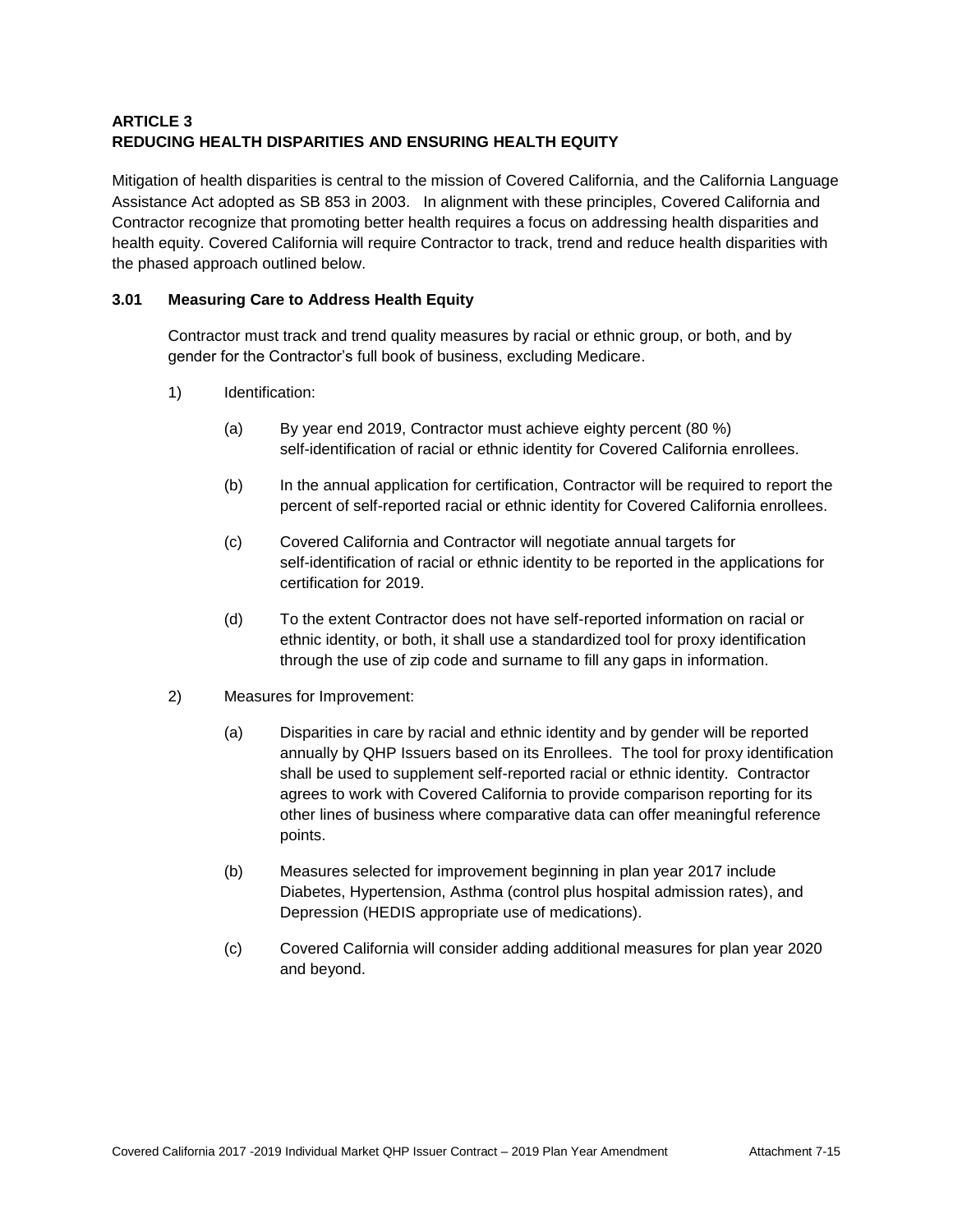#### **3.02 Narrowing Disparities**

While Covered California and Contractor recognize that some level of disparity is determined by social and economic factors beyond the control of the health care delivery system, there is agreement that health care disparities can be narrowed through quality improvement activities tailored to specific populations and targeting select measures at the health plan level. Covered California and the Contractor agree that collection of data on clinical measures for the purpose of population health improvement requires development and adoption of systems for enhanced information exchange (see Section 1.07).

- 1) Contractor reported baseline measurements from plan years 2015, 2016, and 2017 on the measures listed in the Measurement Specifications document, based either on self-reported identity or on proxy identification on its Enrollees. Covered California anticipates that this baseline data may be incomplete.
- 2) Targets for year end 2019 and for annual intermediate milestones in reduction of disparities will be established by Covered California based on national benchmarks, analysis of variation in California performance, best existing science of quality improvement, and effective engagement of stakeholders.

# **3.03 Expanded Measurement**

Contractor and Covered California will work together to assess the feasibility and impact of extending the disparity identification and improvement program over time. Areas for consideration include:

- 1) Income
- 2) Disability status
- 3) Sexual orientation
- 4) Gender identity
- 5) Limited English Proficiency (LEP)

# **3.04 NCQA Certification**

Meeting the standards for Multicultural Health Care Distinction by NCQA is encouraged as a way to build a program to reduce documented disparities and to develop culturally and linguistically appropriate communication strategies. To the extent Contractor has applied for or received NCQA Certification, Contractor must provide this information with its annual application for certification. Covered California may publicly recognize this achievement and include it in information provided to consumers.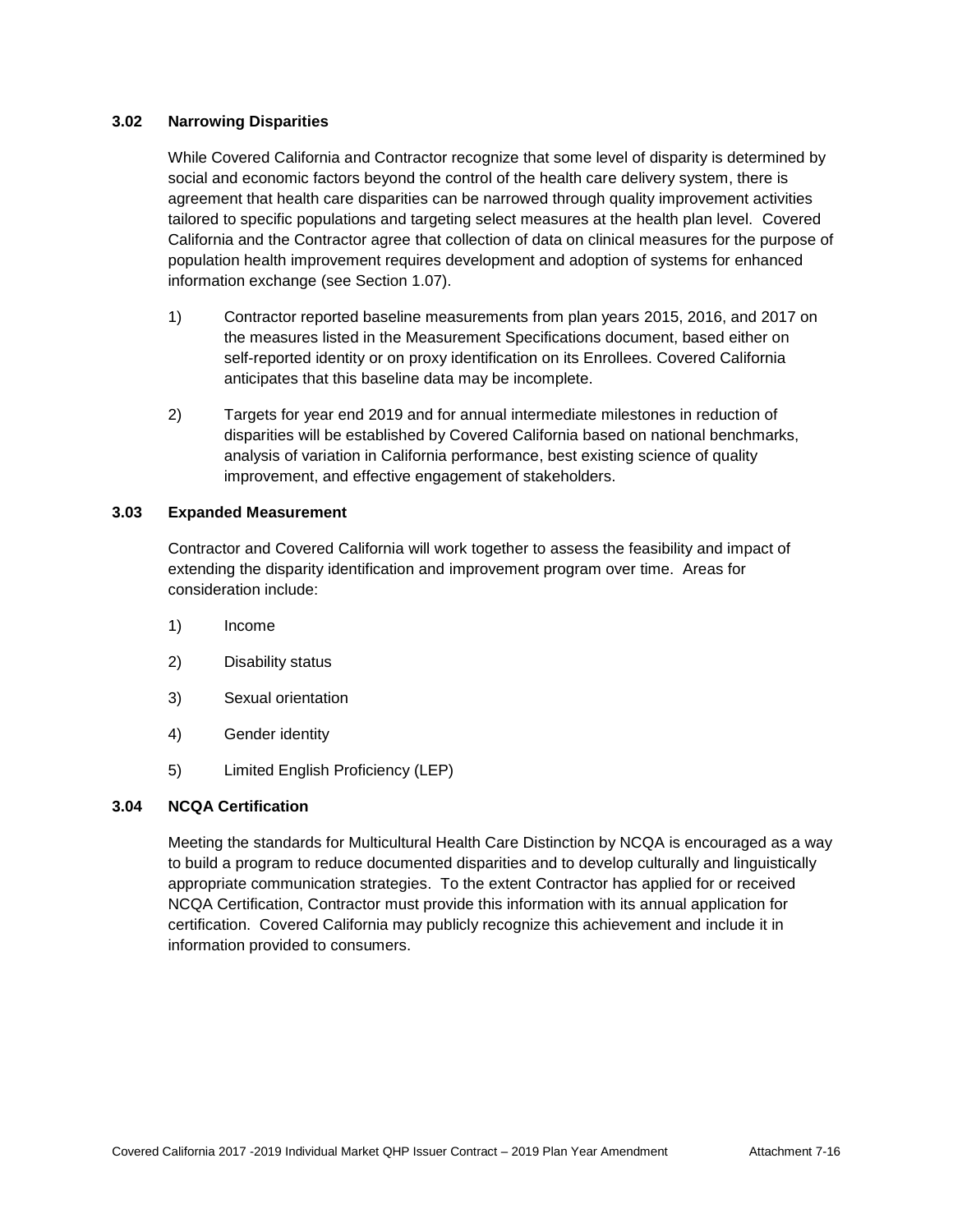# **ARTICLE 4 PROMOTING DEVELOPMENT AND USE OF EFFECTIVE CARE MODELS**

Covered California and Contractor agree that promoting the Triple Aim requires a foundation of effectively delivered primary care and integrated services for patients that is data driven, team based and crosses specialties and institutional boundaries. Contractor agrees to actively promote the development and use of care models that promote access, care coordination, and early identification of at-risk enrollees and consideration of total costs of care. Contractor agrees to design networks and payment models for Providers serving Enrollees to reflect these priorities.

In particular, Covered California's priority models which align with the CMS requirements under the QIS, are:

- 1) Effective primary care services, including ensuring that all enrollees have a Primary Care clinician,
- 2) Promotion of Patient-Centered Medical Homes (PCMH), which use a patient-centered, accessible, team-based approach to care delivery, member engagement, and data-driven improvement as well as integration of care management for patients with complex conditions, and
- 3) Integrated Healthcare Models (IHM) or Accountable Care Organizations, such as those referenced by the Berkeley Forum (2013) that coordinate care for patients across conditions, Providers, settings and time, and are paid to deliver good outcomes, quality, and patient satisfaction at an affordable cost.

# **4.01 Primary Care**

Contractor must ensure that all Enrollees either select or be provisionally assigned to a Primary Care clinician within sixty (60) days of effectuation into the plan. If an Enrollee does not select a Primary Care clinician, Contractor must provisionally assign the Enrollee to a Primary Care clinician, inform the Enrollee of the assignment, and provide the enrollee with an opportunity to select a different Primary Care clinician. When assigning a Primary Care clinician, Contractor shall use commercially reasonable efforts to assign a Primary Care clinician consistent with an Enrollee's stated gender, language, ethnic and cultural preferences, geographic accessibility, existing family member assignment, and any prior Primary Care clinician. Contractor will be required to report on this requirement annually in the application for certification for negotiation and evaluation purposes regarding any extension of this Agreement and the recertification process for subsequent years.

# **4.02 Patient-Centered Medical Homes**

A growing body of evidence shows that advanced models of primary care, often called Patient-Centered Medical Homes (PCMH), greatly improve the care delivered to patients and support Triple Aim goals.

1) Covered California will provide Contractor with necessary data for Contractor to perform analysis on their networks to assess the adoption and growth of advanced primary care among providers. Contractor agrees to use any of the following recognition programs to determine which network providers meet standards for redesigned primary care: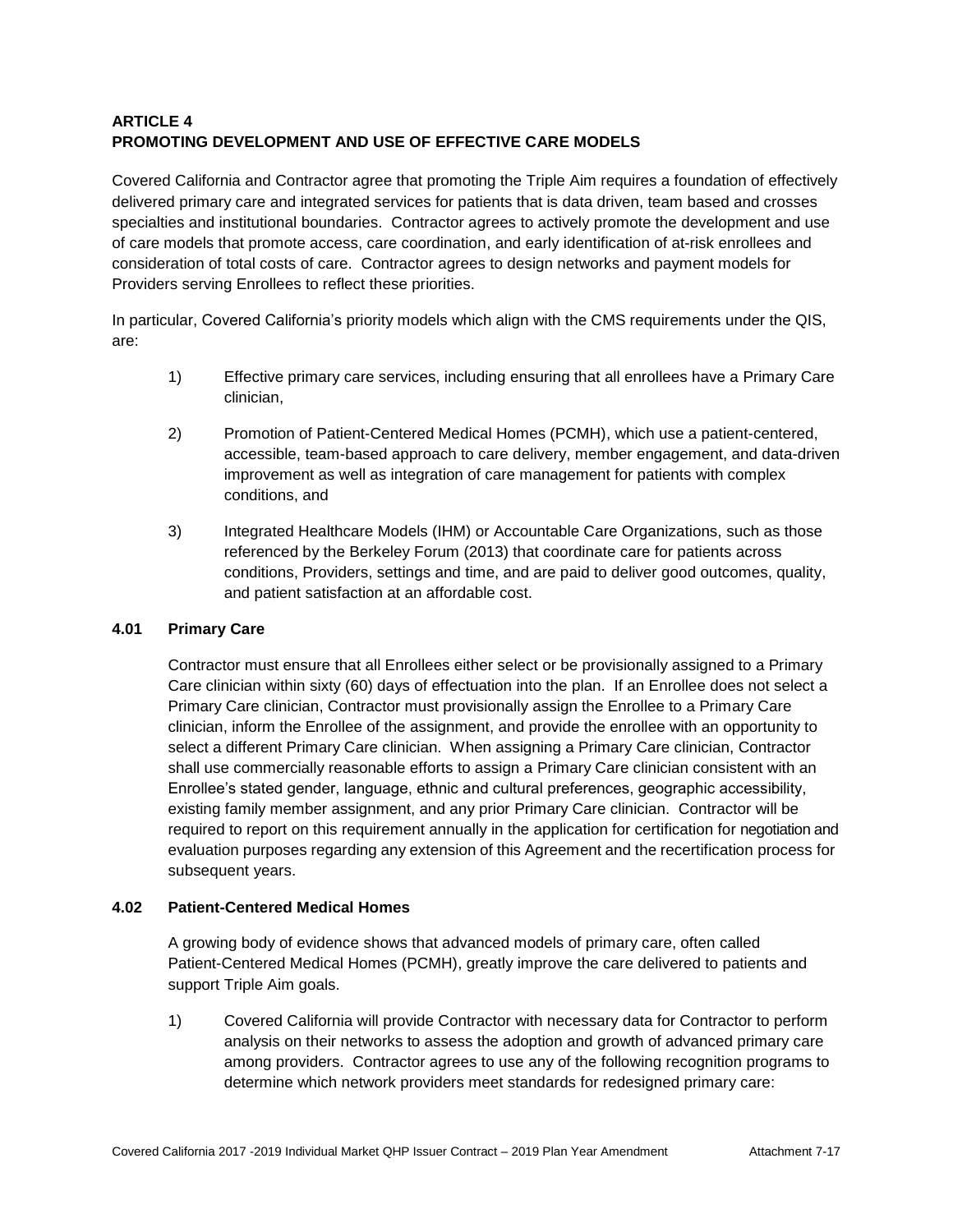- (a) NCQA Patient-Centered Medical Home recognition
- (b) The Joint Commission Primary Care Medical Home certification
- (c) Accreditation Association for Ambulatory Health Care, Inc. (AAAHC) Medical Home accreditation
- (d) URAC Patient-Centered Medical Home (PCMH) Certification
- 2) Contractor will be required to describe in its application for certification a payment strategy for adoption and progressive expansion among Providers caring for Enrollees that creates a business case for Primary Care Providers to adopt accessible, data-driven, team-based care (alternatives to face-to-face visits and care provided by non-MDs) with accountability for meeting the goals of the Triple Aim, including total cost of care.
- 3) Contractor will be required to report annually:
	- (a) The number and percent of Covered California enrollees who obtain their primary care in a PCMH.
	- (b) Covered California will establish targets for year end 2019 for the percent of Covered California enrollees obtaining primary care in a PCMH based on national benchmarks, analysis of variation in California performance, and best existing science of quality improvement and effective engagement of stakeholders.
	- (c) A baseline of the percent of Primary Care clinicians whose contracts for Covered California Enrollees are based on the payment strategy defined in 4.02(2) for primary care services.
	- (d) Methods for enrolling or attributing members to a PCMH including whether the plan engages in formal enrollment and or outreach to members based on a risk algorithm.
	- (e) How Contractor's payment to PCMH practices differs from those payments made to practices that have not met PCMH standards.
- 4) Contractor agrees to work with Covered California to provide comparison reporting for its other lines of business to compare performance and inform future Covered California requirements where comparative data can offer meaningful reference points. The non-Covered California lines of business data is to support contract negotiations in setting targets and requirements for Covered California-only business and any required data will be submitted as part of Contractor's annual application for certification, which will be used for negotiation and evaluation purposes regarding any extension of this Agreement and the recertification process for subsequent years.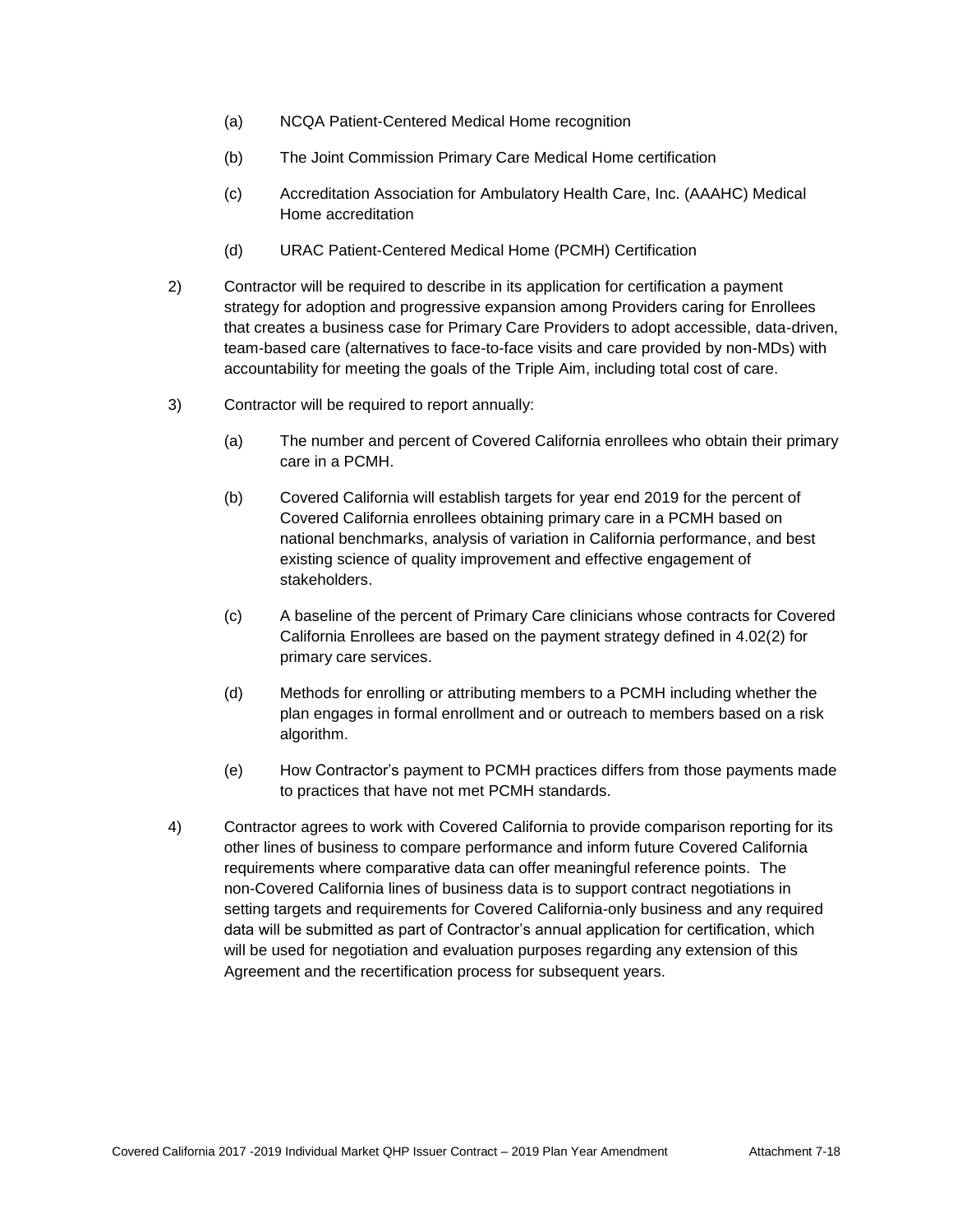# **4.03 Integrated Healthcare Models (IHM) or Accountable Care Organizations (ACO)**

Covered California places great importance on the adoption and expansion of integrated, coordinated, and accountable systems of care and is adopting a modified version of the CalPERS definition for Integrated HealthCare Models (IHM) also known as Accountable Care Organizations (ACOs):

- 1) The IHM is defined as:
	- (a) A system of population-based care coordinated across the continuum including multi-discipline physician practices, hospitals, and ancillary Providers.
	- (b) Having at least Level three (3) integration, as defined by the Institutes of Medicine (IOM), of certified Electronic Health Record (EHR) technology in both a hospital inpatient and ambulatory setting provided either by a Provider organization or by Contractor:
		- i. Ambulatory level of integration will include, at minimum, electronic charts, a data repository of lab results, connectivity to hospitals, partial or operational point of care technology, electronic assistance for ordering, computerized disease registries (CDR), and e-mail.
		- ii. Hospital inpatient level of integration will include, at minimum, lab, radiology, pharmacy, CDR, clinical decision support, and prescription documentation.
		- iii. There must be Stage two (2) (Advanced Clinical Processes) of Meaningful Use of the certified EHR within the IHM including:
			- a. Health Information and Data,
			- b. Results Management,
			- c. Order Entry/Management,
			- d. Clinical Decision Support,
			- e. Electronic Communications and Connectivity, and
			- f. Patient Support.
	- (c) Having combined risk sharing arrangements and incentives between Contractor and Providers, and among Providers across specialties and institutional boundaries, holding the IHM accountable for nationally recognized evidence-based clinical, financial, and operational performance, as well as incentives for improvements in population outcomes. As Providers accept more accountability under this provision, Contractors shall be aware of their obligations in the Health and Safety Code and Insurance Code to ensure that Providers have the capacity to manage the risk.
- 2) Contractor must provide Covered California with details on its existing or planned integrated systems of care describing how the systems meet the criteria in Article 4.03(1),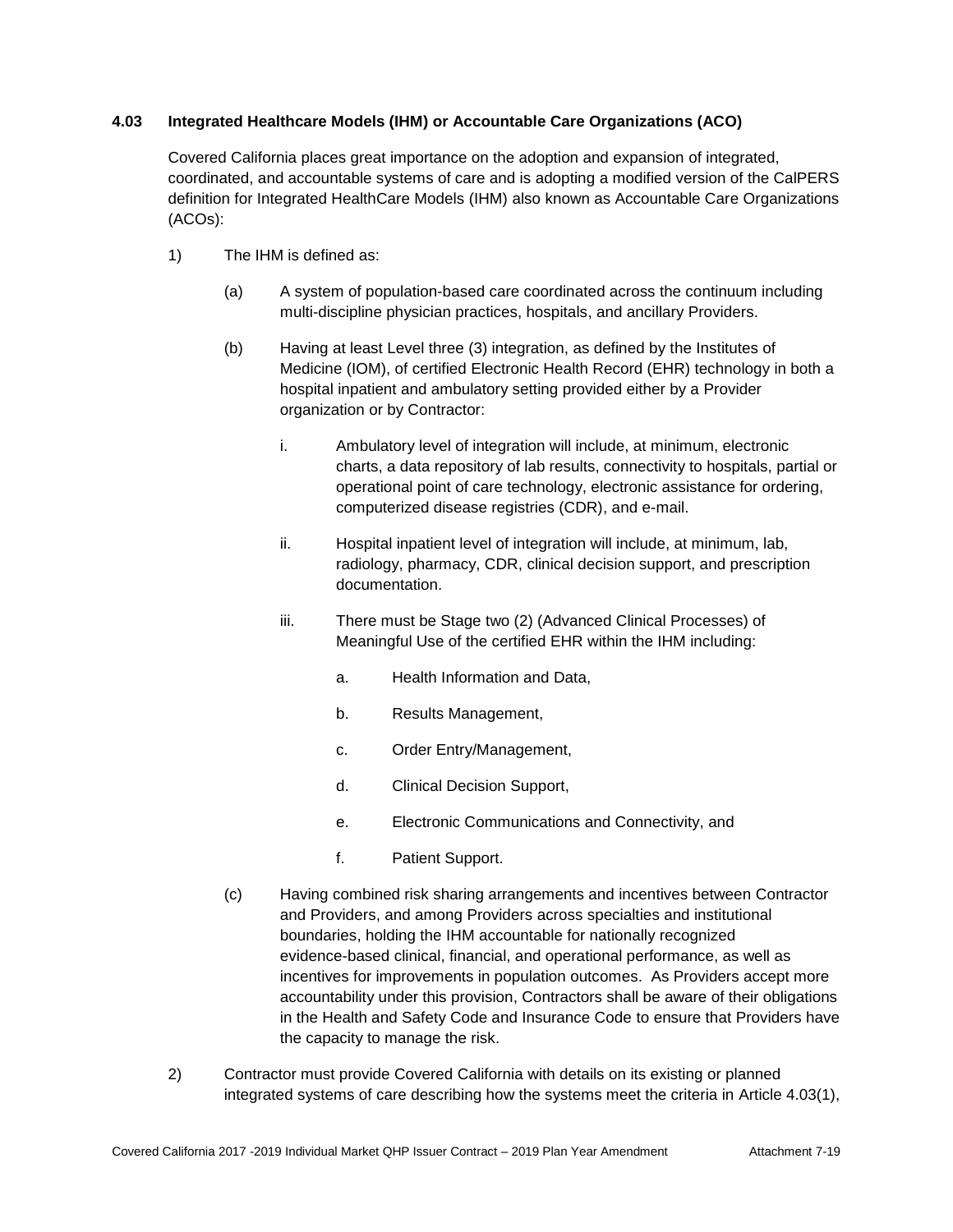including the number and percent of Enrollees who are managed under IHMs in its response to the annual application for certification, which will be used for negotiation and evaluation purposes regarding any extension of this Agreement and the recertification process for subsequent years.

- 3) Target for year end 2019 for the percentage of Enrollees who select or are attributed to IHMs will be established by Covered California based on national benchmarks, analysis of variation in California performance, best existing science of quality improvement, and effective engagement of stakeholders.
- 4) Contractor agrees to work with Covered California to provide comparison reporting for all lines of business to compare performance and inform future Covered California requirements where comparative data can offer meaningful reference points, starting with the 2018 plan year data. The non-Covered California lines of business data is to support contract negotiations in setting targets and requirements for Covered California-only business and any required data will be required as part of Contractor's annual application for certification.
	- (a) The basis for analysis of variation in performance of different ACO or IHM models shall be the Commercial ACO Measure Set as updated by the Integrated Healthcare Association and published at: <http://www.iha.org/our-work/accountability/commercial-aco> .
	- (b) Comparison reporting using the Commercial ACO Measure Set will begin once data becomes available for plan year 2018.

#### **4.04 Mental and Behavioral Health**

Covered California and Contractor recognize the critical importance of Mental and Behavioral Health Services as part of the broader set of medical services provided to Enrollees.

Contractor will be required to report in its annual application for certification on the strategies Contractor has implemented and its progress in:

- 1) Making behavioral health services available to Enrollees;
- 2) How it is integrating Behavioral Health Services with Medical Services; and
- 3) Reports must include documenting the percent of services provided under an integrated behavioral health-medical model for Enrollees and the reports should include the percent for Contractor's overall covered lives, where such information is useful for comparison purposes and informing future Covered California requirements. These reports should also include whether these models are implemented in association with PCMH and IHM models or are independently implemented and will be used for negotiation and evaluation purposes regarding any extension of this Agreement and the recertification process for subsequent years.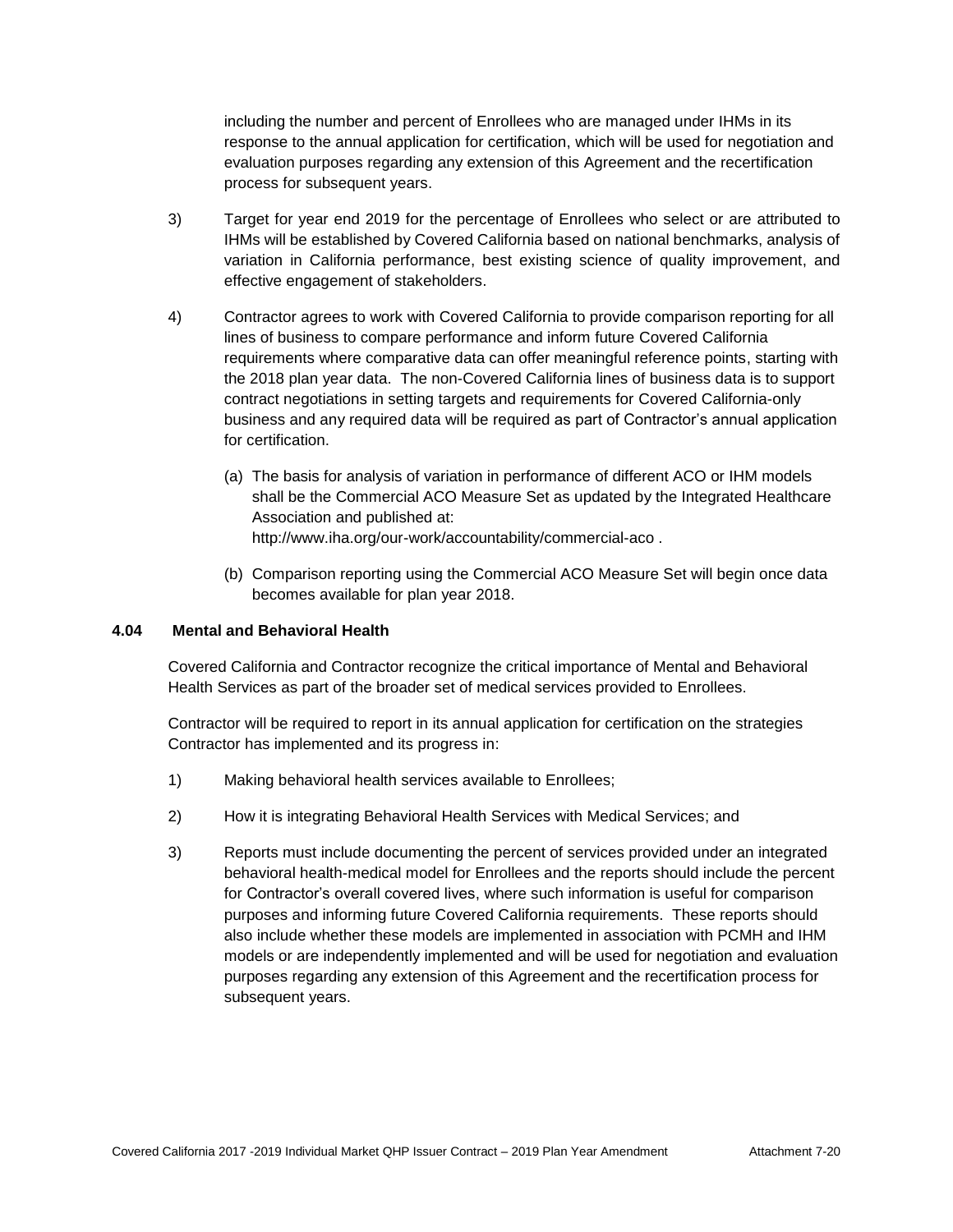## **4.05 Telehealth and Remote Monitoring**

In the annual application for certification, Contractor will be required to report the extent to which the Contractor is supporting and using technology to assist in higher quality, accessible, patientcentered care, and the utilization for Enrollees on the number of unique patients and number of separate servicing provided for telehealth and remote home monitoring. Contractor agrees to work with Covered California to provide comparison reporting for its other lines of business to compare performance and inform future requirements for the Exchange where comparative data can offer meaningful reference points. Such information will be used for negotiation and evaluation purposes regarding any extension of this Agreement and the recertification process for subsequent years.

Reporting requirements will be met through completing the annual application for certification, but contractor may supplement such reports with data on the efficacy and impact of such utilization. These reports must include whether these models are implemented in association with PCMH and IHM models or are independently implemented.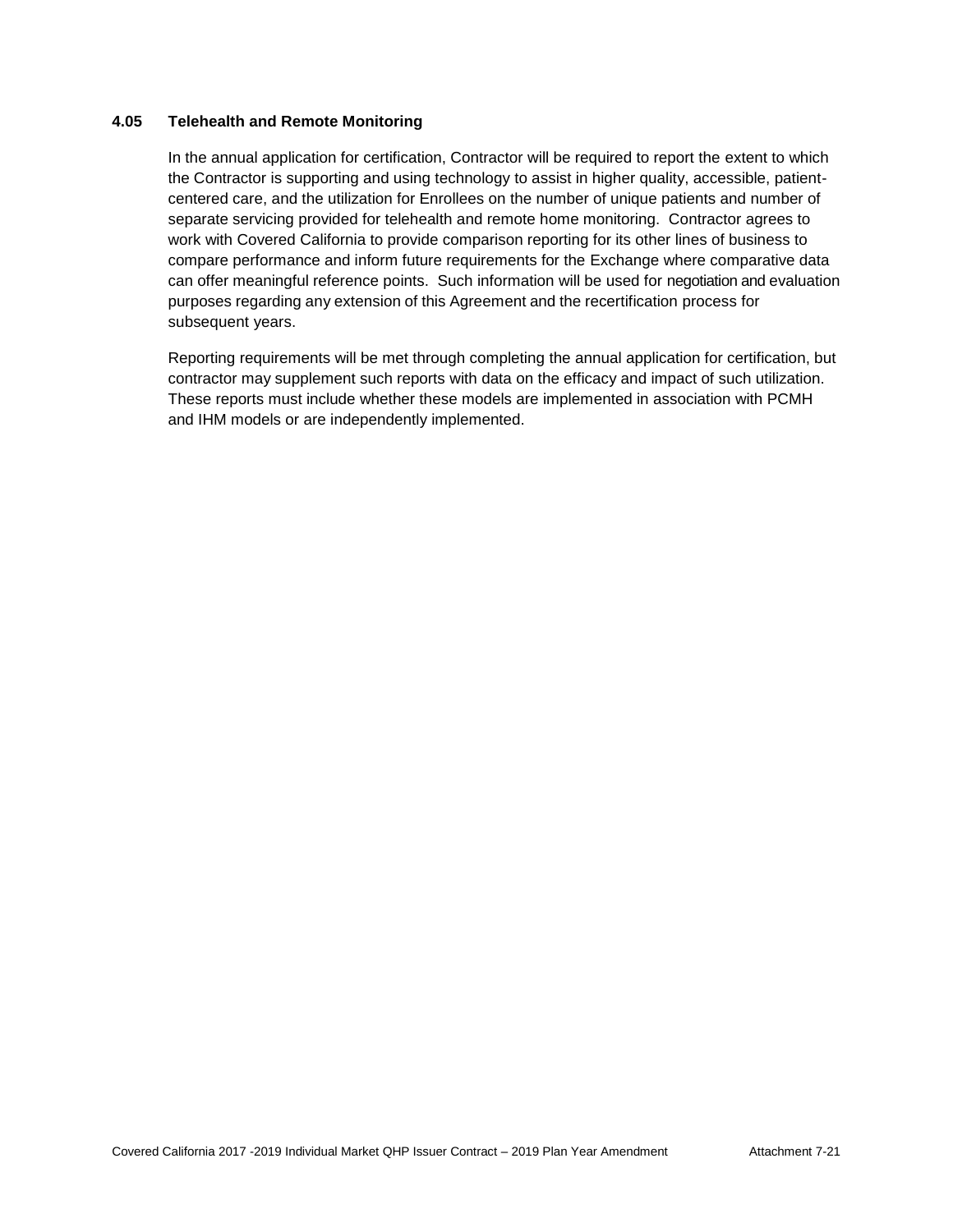# **ARTICLE 5 HOSPITAL QUALITY**

Covered California and Contractor recognize that hospitals have contracts with multiple health plans and are engaged in an array of quality improvement and efficiency initiatives. Hospitals play a pivotal role in providing critical care to those in the highest need and should be supported with coordinated efforts across health plans and purchasers.

# **5.01 Hospital Payments to Promote Quality and Value**

Covered California expects its Contractors to pay differently to promote and reward better quality care rather than pay for volume. Contractor shall:

- 1) Adopt a hospital payment methodology that incrementally places at least six percent (6%) of reimbursement to hospitals for Contractor's Covered California business with each general acute care hospital at-risk or subject to a bonus payment for quality performance. At minimum, this methodology shall include two percent (2%) of reimbursement by year end 2019 with a plan for satisfying future increases in reimbursement, four percent (4%) of reimbursement by year end 2021, and six percent (6%) by year end 2023. Contractor may structure this strategy according to its own priorities such as:
	- (a) The extent to which the payments "at risk" take the form of bonuses, withholds, or other penalties; or
	- (b) The selection of specific metrics upon which performance based payments are made may include, but are not limited to, Hospital Acquired Conditions (HACs), readmissions, or satisfaction measured through the Hospital Consumer Assessment of Healthcare Providers and Systems (HCAPS), but Contractor must use standard measures commonly in use in hospitals and that are endorsed by the National Quality Forum – with the goal of limiting measurement burden on hospitals.
	- (c) Contract arrangements with hospitals that participate in Integrated Healthcare Models or Accountable Care Organizations, whether sponsored by the QHP Issuer or by Provider organizations, which include accountability or shared risk for total cost of care shall be considered to have met this requirement.
- 2) Because there is some evidence that readmissions may be influenced by social determinants beyond the control of the health care system or social supports that a hospital can provide at discharge, if Contractor includes readmissions as a measure under this provision, it shall not be the only measure. Additionally, Contractor must adopt balancing measures to track, address, and prevent unintended consequences from at-risk payments including exacerbation of health care disparities. Contractor shall report what strategies it is implementing to support hospitals serving at-risk populations in achieving target performance. In alignment with CMS rules on payments to hospitals for inpatient hospital services, Critical Access Hospitals as defined by the Centers for Medicare and Medicaid, are excluded from this requirement. In addition, the following types of hospitals are excluded from this requirement: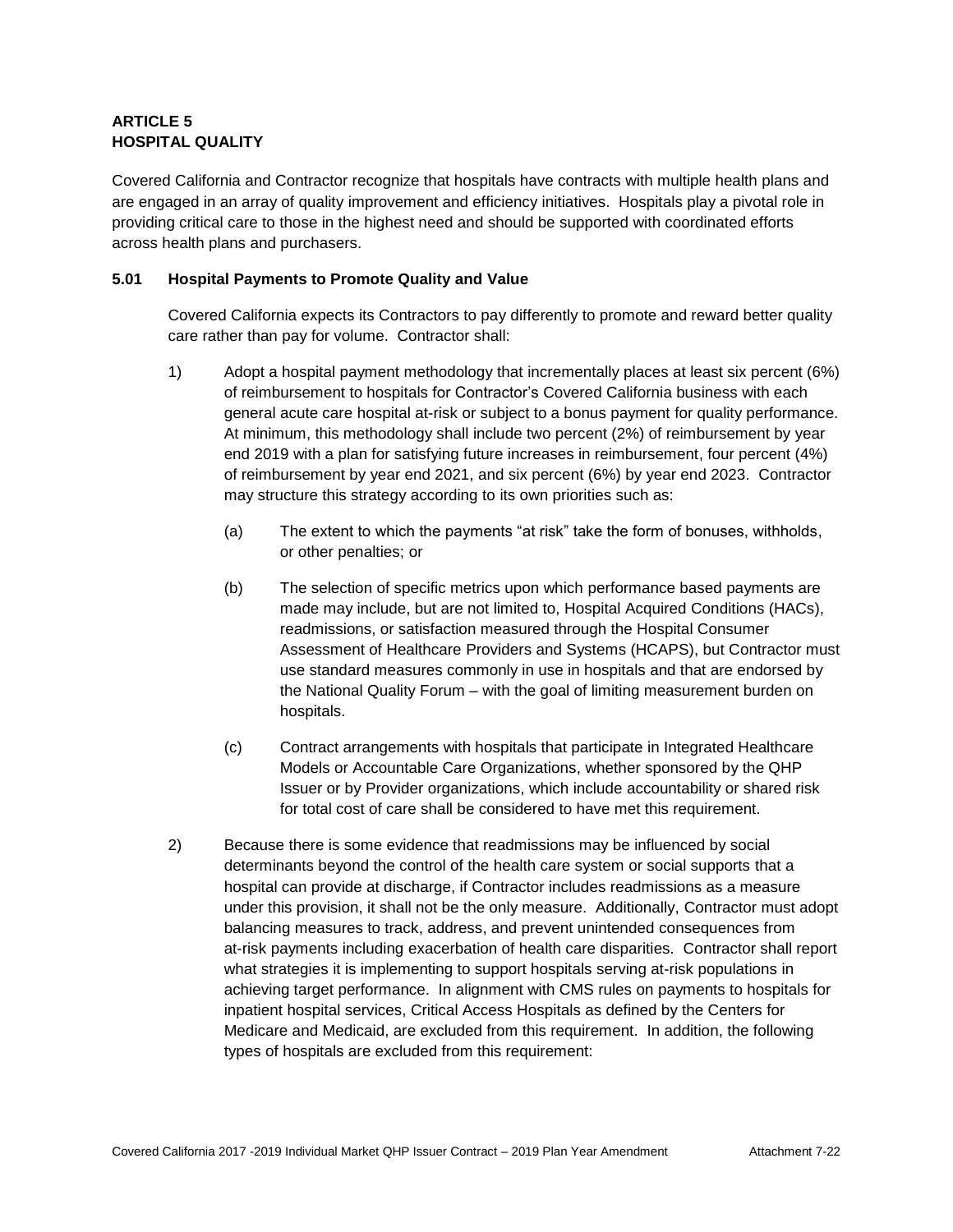- (a) Long Term Care hospitals
- (b) Inpatient Psychiatric hospitals
- (c) Rehabilitation hospitals
- (d) Children's hospitals

Contractor shall still be accountable for the quality of care and safety of Covered California members receiving care in the aforementioned hospitals. Implementation of this requirement may differ for integrated delivery systems and require alternative mechanisms for tying payment to performance.

- 3) Report in its annual application for certification for negotiation purposes, for Enrollees, the:
	- (a) Amount, structure, and metrics for its hospital payment strategy;
	- (b) The percent of network hospitals operating under contracts reflecting this payment methodology;
	- (c) The total dollars and percent or best estimate of hospital payments that are tied to this strategy; and
	- (d) The dollars and percent, or best estimate that is respectively paid or withheld to reflect value. The hospital payments to promote value must be distinct from shared-risk and performance payments to hospitalization related to participation in IHMs as described in Article 4.03.

Additionally, Contractor agrees to work with Covered California to provide comparison reporting for Contractor's entire book of business where comparative data can offer meaningful reference points. Such information will be used for negotiation and evaluation purposes regarding any extension of this Agreement and the recertification process for subsequent years.

#### **5.02 Hospital Patient Safety**

- 1) Contractor agrees to work with Covered California to support and enhance acute general hospitals' efforts to promote safety for their patients. Exclusions for this requirement include CMS Critical Access Hospitals as defined by the Centers for Medicare and Medicaid. In addition, the following types of hospitals are excluded:
	- (a) Long Term Care hospitals
	- (b) Inpatient Psychiatric hospitals
	- (c) Rehabilitation hospitals
	- (d) Children's hospitals
- 2) Contractor will annually report strategy to improve safety in network hospitals, informed by review of specified HAC rates in all network hospitals. HAC rates will be provided by Covered California from established sources of clinical data such as rates reported by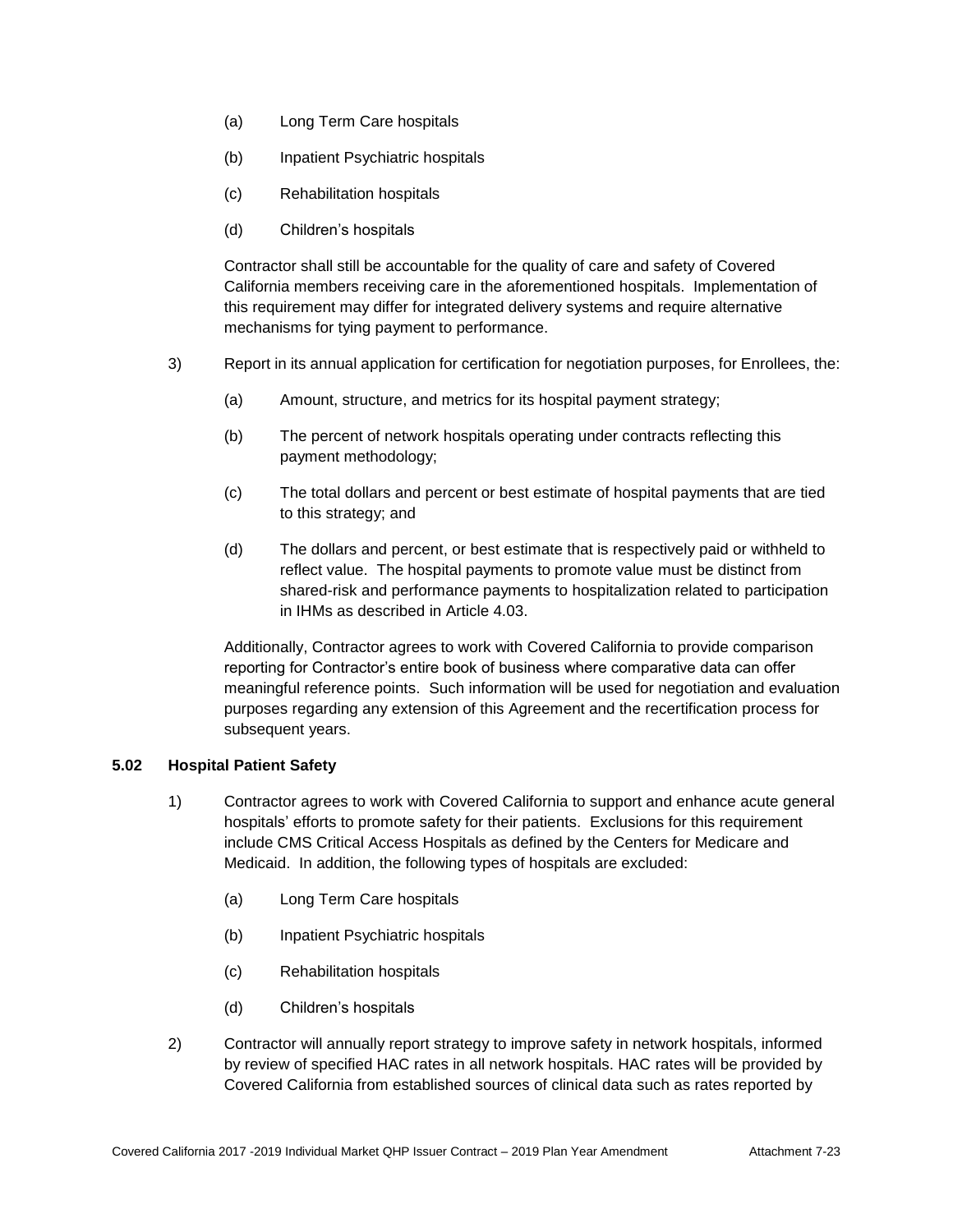hospitals to the National Healthcare Safety Network (NHSN), or the California Department of Public Health (CDPH). Such information will be used for negotiation and evaluation purposes regarding any extension of this Agreement and the recertification process for subsequent years.

- 3) Prior to the application for certification for 2018, target rates for 2019 and for annual intermediate milestones for each HAC measured at each hospital will be established by Covered California, based on national benchmarks, analysis of variation in California performance, and best existing science of quality improvement and effective engagement of stakeholders.
- 4) Covered California has identified an initial set of HACs for focus in 2017. Certain HACs may be substituted for others in the event that a common data source cannot be found. The decision to substitute HACs would be made transparently and collaboratively through the advisory process. The HACs that are currently the subject of the 2017 hospital safety initiatives are listed below:
	- (a) Catheter Associated Urinary Tract Infection (CAUTI);
	- (b) Central Line Associated Blood Stream Infection (CLABSI);
	- (c) Surgical Site Infection (SSI) with focus on colon;
	- (d) Methicillin-resistant Staphylococcus aureus (MRSA); and
	- (e) Clostridium difficile [colitis](http://www.webmd.com/ibd-crohns-disease/ulcerative-colitis/default.htm) (C. Diff) infection.
- 5) The subject HACs may be revised in future years. Covered California expects to include ADEs including inappropriate use of opioids and blood thinners, hypoglycemia, and Sepsis Mortality at such time as standardized definitions and measurement strategies have been adopted by CMS or by a coalition of Partnership for Patients grantees in California.
- 6) Covered California expects Contractor to only contract with hospitals that demonstrate they provide quality care and promote the safety of Enrollees. To meet this expectation Covered California will work with QHP Issuers and with California's hospitals to identify areas of "outlier poor performance" based on variation analysis of HAC rates. By year end 2019, as detailed in Article 1.02(3), Contractors must either exclude hospitals that demonstrate outlier poor performance on safety from Provider networks serving Covered California or to document each year in its application for certification the rationale for continued contracting with each hospital that is identified as a poor performing outlier on safety and efforts the hospital is undertaking to improve its performance. Covered California does not expect Contractor to base outlier performance, and potential network removal decisions, on one HAC measure alone.

#### **5.03 Appropriate Use of C-sections**

Contractor agrees to actively participate in the statewide effort to promote the appropriate use of C-sections. This ongoing initiative sponsored by Covered California, DHCS, and CalPERS as well as major employers have adopted the goal of reducing NTSV (Nulliparous, Term Singleton, Vertex) C-section rates to meet or exceed the national Healthy People 2020 target of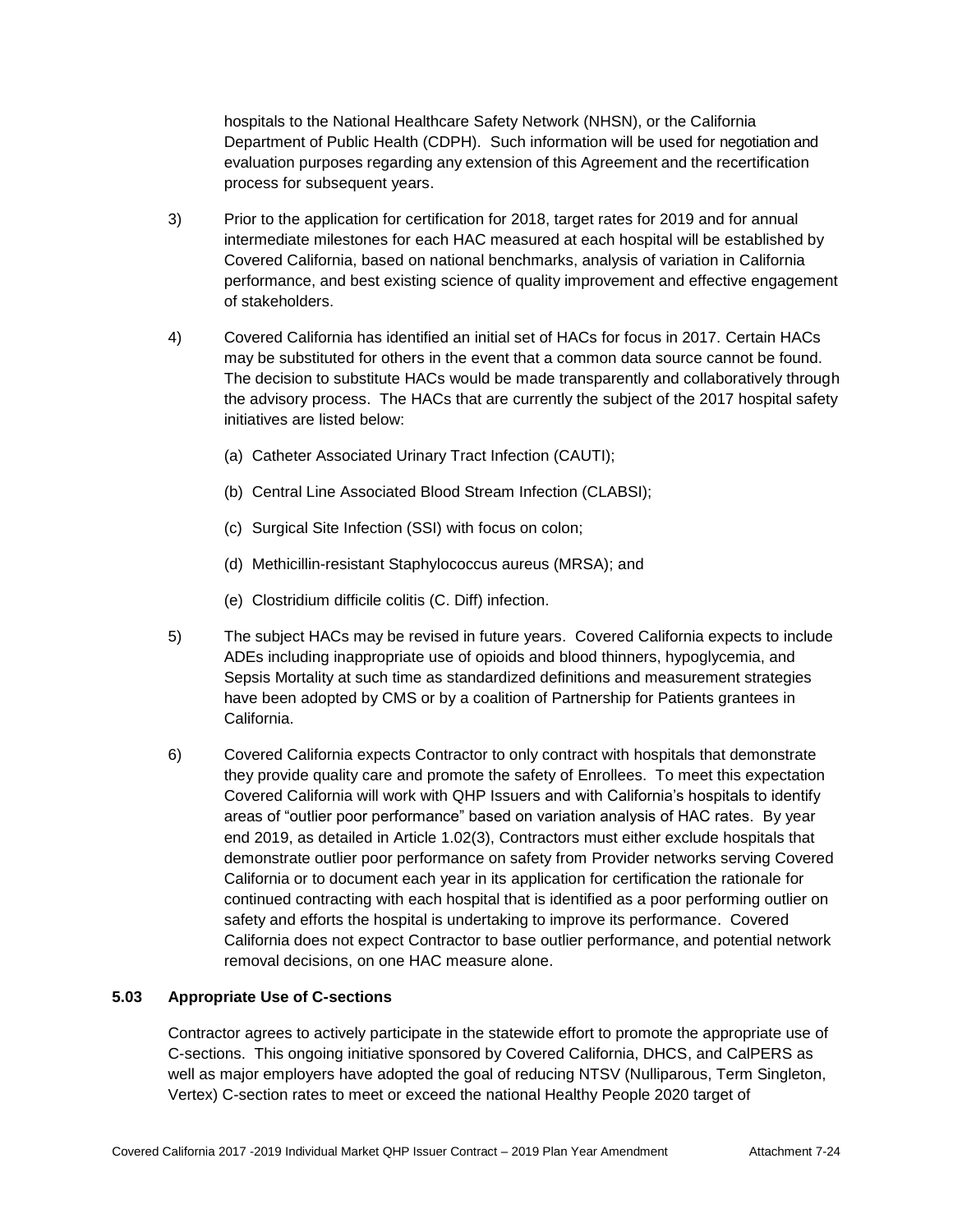twenty-three-point nine percent (23.9%) for each hospital in the state by year end 2019. In addition to actively participating in this collaborative, Contractor shall:

- 1) Work collaboratively with Covered California to promote and encourage all in-network hospitals that provide maternity services to enroll in the California Maternity Quality Care Collaborative (CMQCC) Maternal Data Center (MDC).
- 2) Review information on C-section rate for NTSV deliveries and use it to inform hospital engagement strategy to reduce low risk (NTSV) C-sections. Such information will also be used for negotiation and evaluation purposes regarding any extension of this Agreement.
- 3) Adopt a payment methodology progressively to include all contracted physicians and hospitals serving Enrollees, such that by year end 2019, payment is structured to support only medically necessary care and there is no financial incentive to perform C-sections. Contractor must report on its design and either the number or percent of hospitals contracted, as applicable, under this model in its annual application for certification.
- 4) Covered California expects Contractor to only contract with hospitals that demonstrate they provide quality care and promote the safety of Enrollees. Though Covered California does not expect Contractor to base outlier performance, and potential network removal decisions, on one measure alone, it is expected that Contractor will encourage providers with high rates of NTSV C-section delivery to pursue CMQCC coaching. Covered California expects Contractor to consider NTSV C-section rate, improvement trajectory, and willingness to engage in coaching as part of its maternity hospital contracting decisions and terms by year end 2019.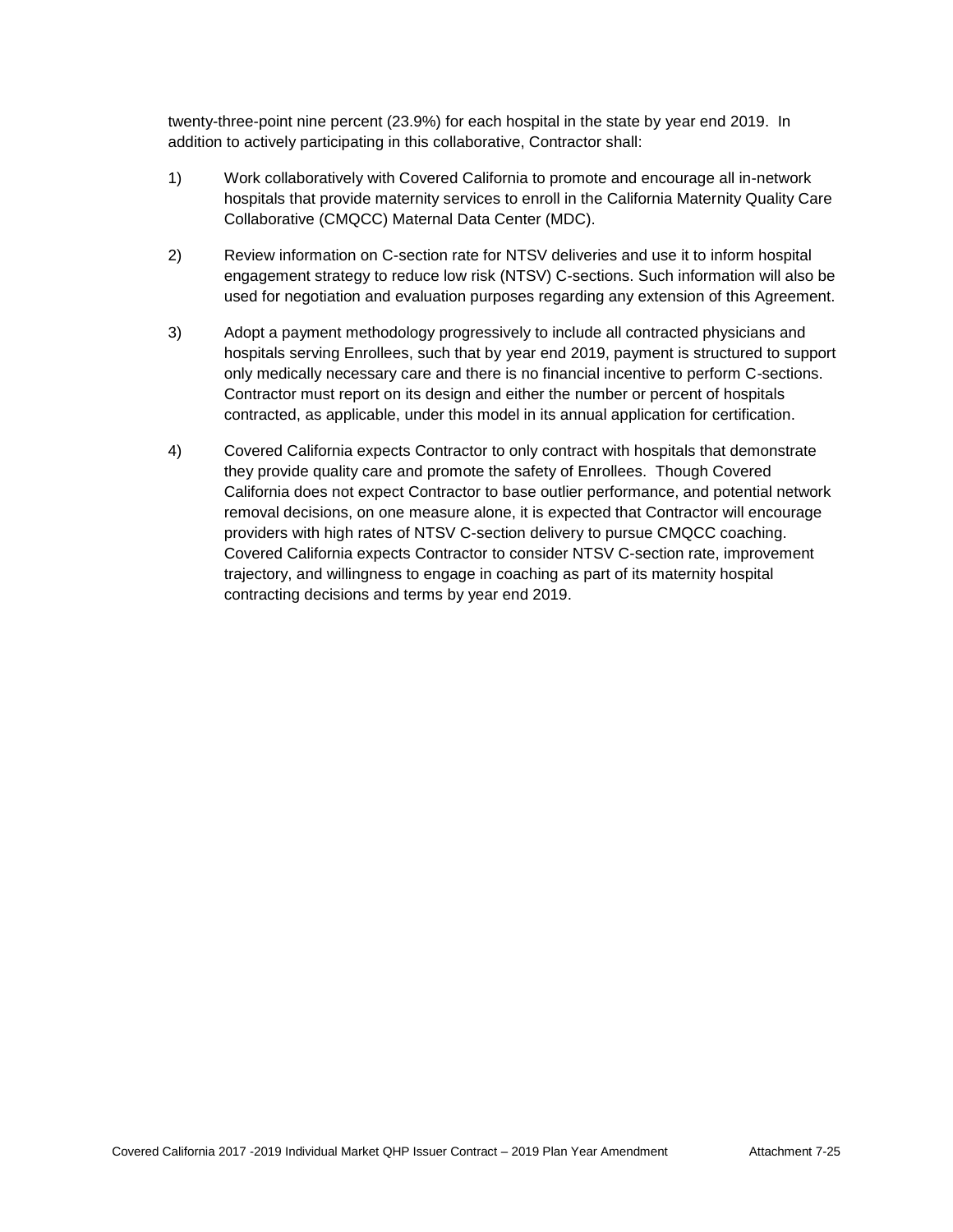# **ARTICLE 6 POPULATION HEALTH: PREVENTIVE HEALTH, WELLNESS AND AT-RISK ENROLLEE SUPPORT**

Covered California and Contractor recognize that access to care, timely preventive care, coordination of care, and early identification of high risk enrollees are central to the improvement of Enrollee health. Contractor and Covered California shall identify ways to increase access and coordination of care and work collaboratively to achieve these objectives.

# **6.01 Health and Wellness Services**

Contractor shall ensure Enrollees have access to preventive health and wellness services. For the services described below, Contractor must identify Enrollees who are eligible, notify Enrollees of their availability, and report utilization.

- 1) Necessary preventive services appropriate for each Enrollee. Contractor must report utilization to Covered California on the number and percent of Enrollees who take advantage of their wellness benefit.
- 2) Tobacco cessation intervention, inclusive of evidenced-based counseling and appropriate pharmacotherapy, if applicable. Contractor must report to Covered California the number and percent of Enrollees who take advantage of the tobacco cessation benefit.
- 3) Obesity management, if applicable. Contractor must report to Covered California the number and percent of its Enrollees who take advantage of the obesity benefit.
- 4) To ensure the Enrollee health and wellness process is supported, Contractor must report on its:
	- (a) Health and wellness communication processes delivered to its Enrollees and applicable Participating Providers, that take into account cultural and linguistic diversity; and
	- (b) Processes to incorporate Enrollee's health and wellness information into Contractor's data and information specific to each individual Enrollee. This Enrollee's data is Contractor's most complete information on each Enrollee and is distinct from the Enrollee's medical record maintained by the Providers.

Contractor will be required to report on each of these four service categories in its annual application for certification. Additionally, Contractor agrees to work with Covered California to provide comparison reporting for its other lines of business to compare performance and inform future requirements for the Exchange where comparative data can offer meaningful reference points. The non-exchange line of business data is to support contract negotiations in setting targets and requirements for Exchange-only business and any required data will be submitted as part of Contractor's annual application for certification.

For each of the four service categories described above, Covered California will establish targets for 2018 and annual milestones thereafter for the percent of the population that uses annual preventive visits based on national benchmarks, analysis of variation in California performance, best existing science of quality improvement, and effective engagement of stakeholders.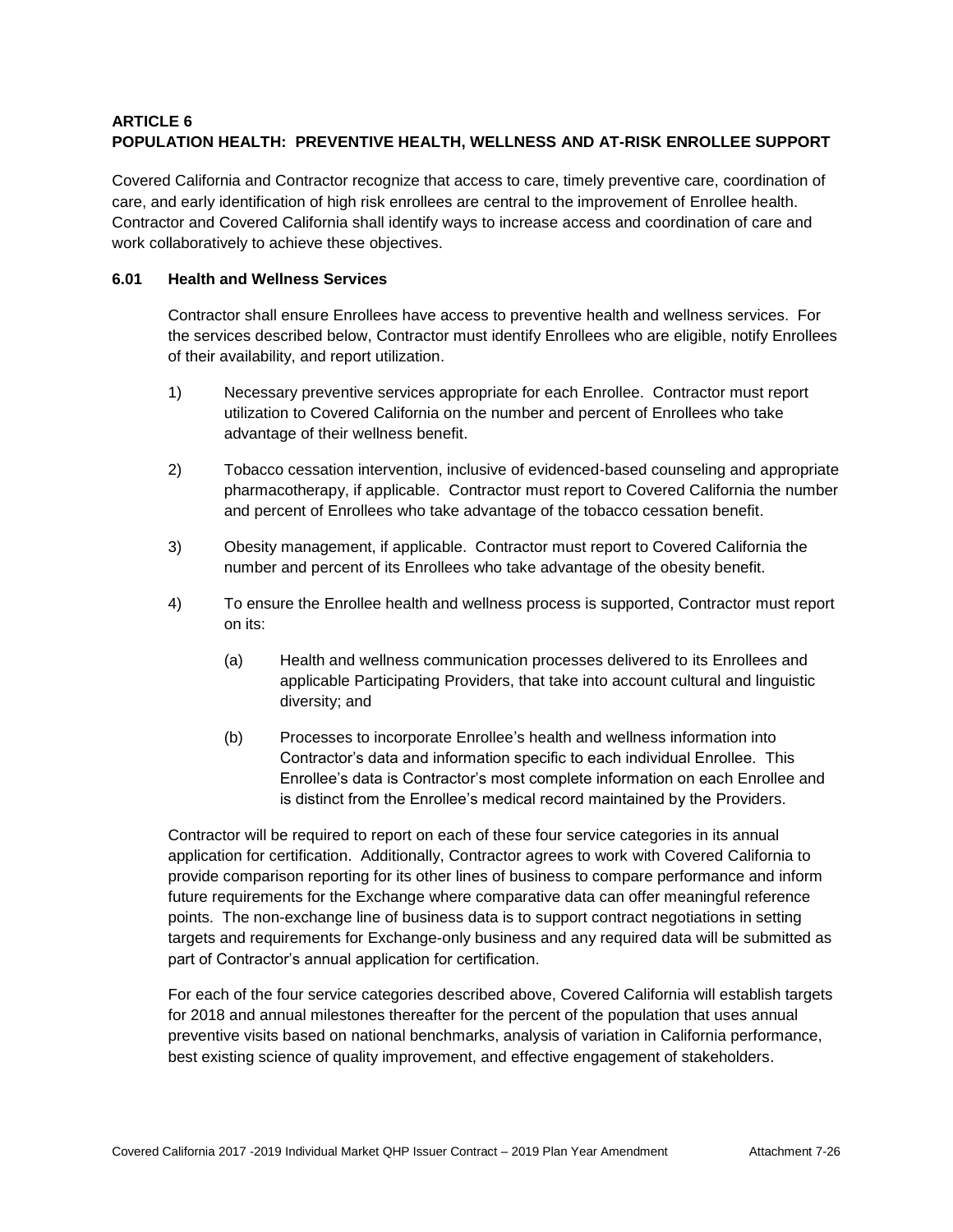## **6.02 Community Health and Wellness Promotion**

Covered California and Contractor recognize that promoting better health for Enrollees also requires engagement and promotion of community-wide initiatives that foster better health, healthier environments, and the promotion of healthy behaviors across the community. Contractor is encouraged to support community health initiatives that have undergone or are being piloted through systematic review to determine effectiveness in promoting health and preventing disease, injury, or disability and have been recommended by the Community Preventive Services Task Force.

Contractor will be required to report annually in its application for certification the initiatives, programs and projects that it supports that promote wellness and better community health for Enrollees, and is encouraged to report on such initiatives for Contractor's overall population. Such reports must include available results of evaluations of these community programs for Enrollees, including clinical or other health impacts and efficacy and will be used for negotiation and evaluation purposes regarding any extension of this Agreement and the recertification process for subsequent years.

Such programs may include:

- 1) Partnerships with local, state, or federal public health departments such as Let's Get Healthy California;
- 2) CMS Accountable Health Communities;
- 3) Voluntary health organizations which operate preventive and other health programs such as CalFresh; and
- 4) Hospital activities undertaken under the Community Health Needs Assessment required every three years under the Affordable Care Act.

#### **6.03 Determining Enrollee Health Status and Use of Health Assessments**

Contractor shall demonstrate the capacity and systems to collect, maintain, use, and protect from disclosure individual information about Enrollees' health status and behaviors in order to promote better health and to better manage Enrollees' health conditions.

To the extent the Contractor uses or relies upon Health Assessments to determine health status, Contractor shall offer, upon initial enrollment and on a regular basis thereafter, a Health Assessment in all threshold languages to all Enrollees over the age of 18, including those Enrollees that have previously completed such an assessment. If a Health Assessment tool is used, Contractor should select a tool that adequately evaluates Enrollees current health status and provides a mechanism to conduct ongoing monitoring for future intervention(s). In addition, Health Assessments should advise policyholders at the outset on how the information collected may be used, and explain that the member is opting in to receive information from the Contractor, and that participating in the assessment is optional.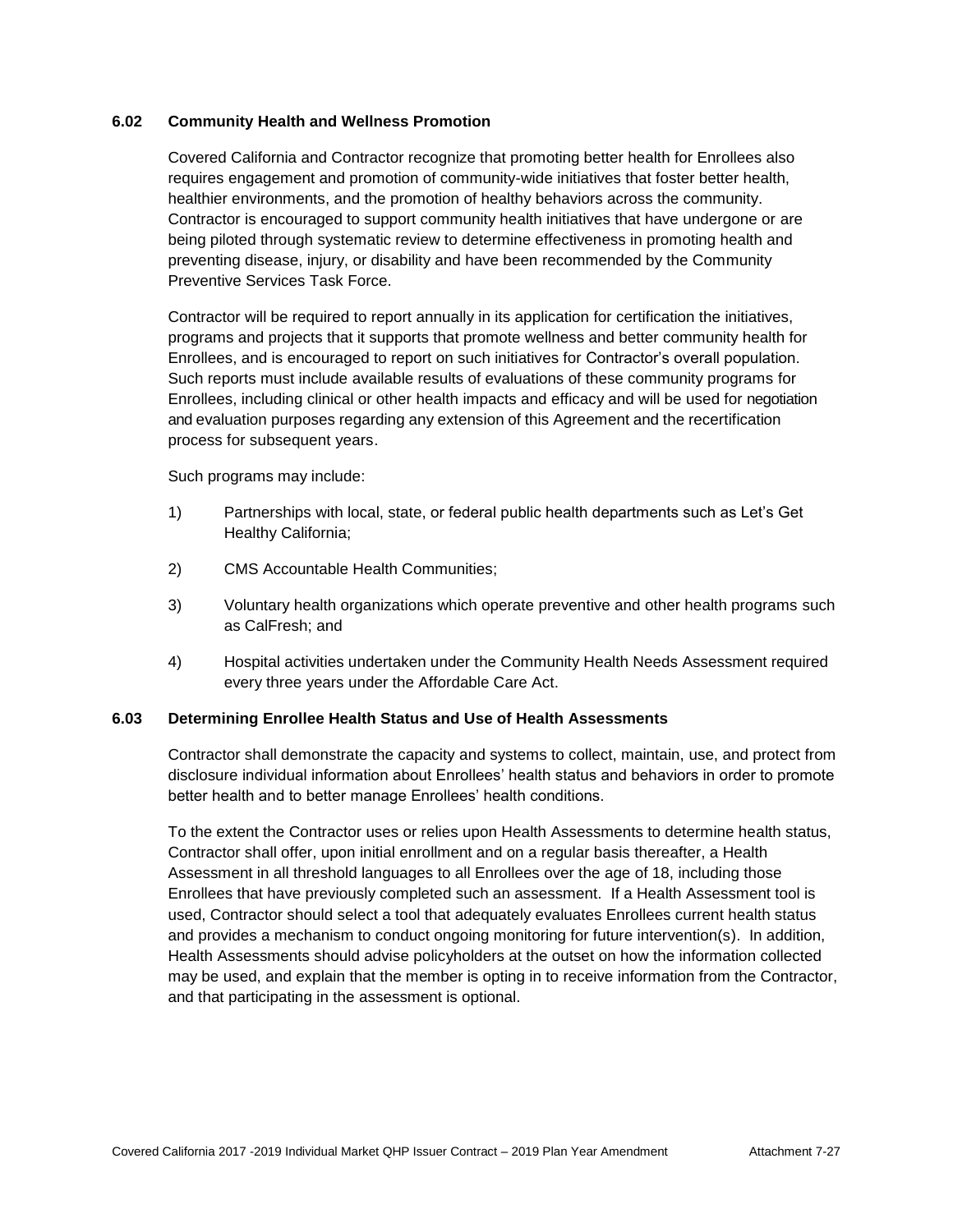#### **6.04 Reporting to and Collaborating with Covered California Regarding Health Status**

Contractor shall provide to Covered California, in a format that shall be mutually agreed upon, information on how it collects and reports, at both individual and aggregate levels, changes in Enrollees' health status. Reporting may include a comparative analysis of health status improvements across geographic regions and demographics.

Contractor shall report to Covered California its process to monitor and track Enrollees' health status, which may include its process for identifying individuals who show a decline in health status, and referral of such Enrollees to Contractor care management and chronic condition program(s) as defined in Section 6.05, for the necessary intervention. Contractor shall annually report to Covered California the number of Enrollees who are identified through their selected mechanism and the results of their referral to receive additional services.

# **6.05 Supporting At-Risk Enrollees Requiring Transition**

Contractor shall be able to facilitate transitions of care with minimal disruption for Enrollees who are switching from one QHP Issuer to another or into or out of the Exchange marketplace. The Exchange is particularly concerned about QHP Issuer transitions of enrollment for At-Risk Enrollees, which includes Enrollees who are: 1) in the middle of acute treatment, third trimester pregnancy, or those who would otherwise qualify for Continuity of Care under California law, 2) in case management programs, 3) in disease management programs, or 4) on maintenance prescription drugs for a chronic condition.

In the event of a future service area reduction, the Exchange may automatically transition Contractor's Enrollees into a different QHP Issuer to avoid gaps in coverage.

If this occurs, the Contractor terminating Enrollees shall do the following:

- 1) Conduct outreach to alert all impacted Enrollees that their QHP with Contractor will be ending. Outreach will include instructions, timing, and options for enrolling with a new QHP Issuer.
- 2) Conduct outreach to At-Risk Enrollees with sensitive diagnosis, giving them the option to authorize Contractor to send their personal health information to the Enrollee's new QHP Issuer with the goal of improving the transition of care.
- 3) Send Enrollee health information relevant to creating transitions of care with minimal disruption to the Enrollee's new QHP Issuer for those Enrollees who have provided authorization to do so, as follows:
	- (a) For all terminating Enrollees, send PCP on record.
	- (b) For At-Risk Enrollees, send relevant personal health information to new QHP Issuer on behalf of those who authorize.
- 4) Conduct outreach to providers in impacted service areas to create Enrollee transitions with minimal disruption.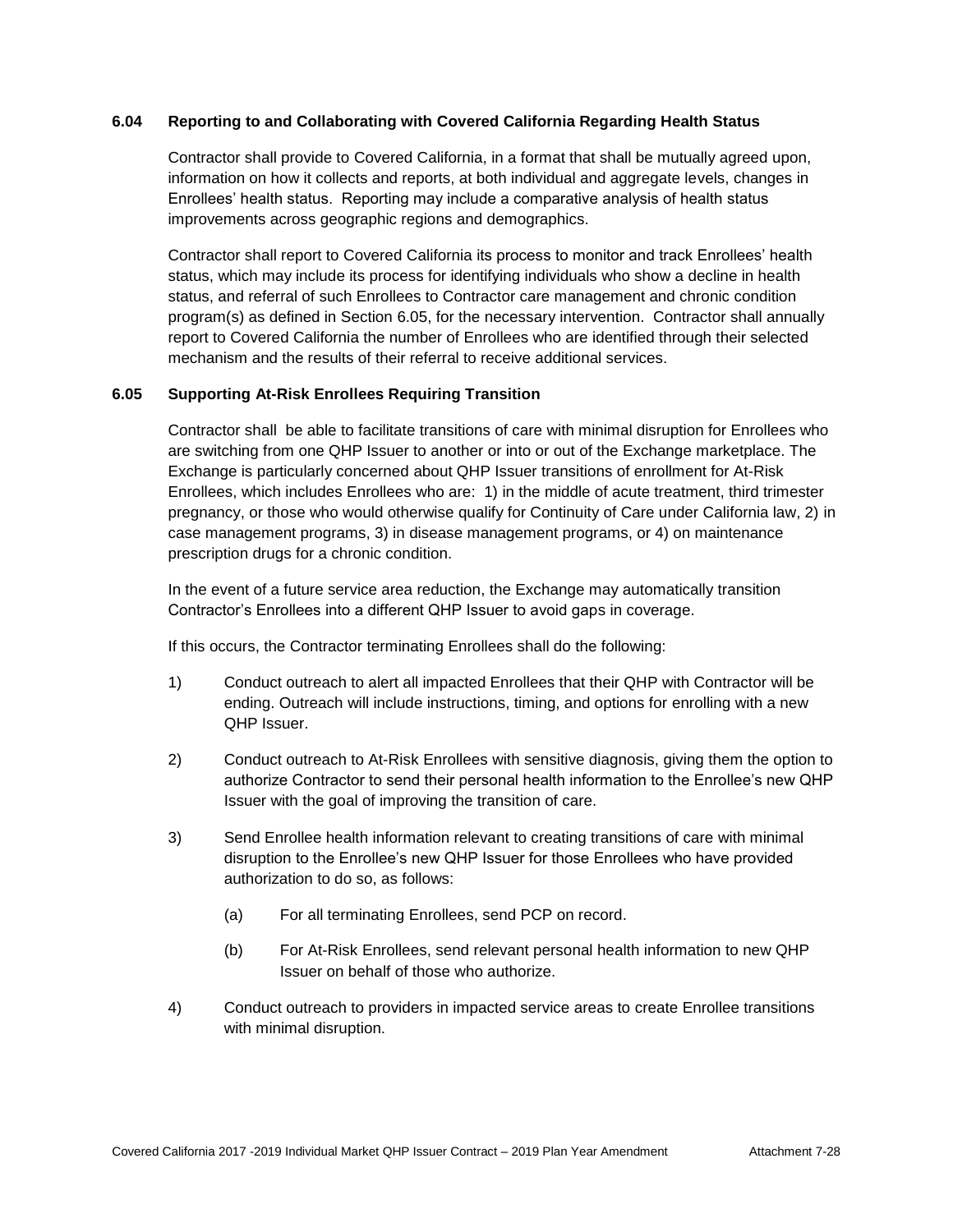Contractors receiving terminating Enrollees from a Contractor under a service area withdrawal must do the following:

- 1) Identify At-Risk Enrollees, either through existing contractor practices, or through receipt of both health information from prior Contractor and the data file with transitioning enrollment information from Covered California (which would occur after these Enrollees have effectuated coverage).
- 2) Ensure At-Risk Enrollee care transition accounts for the Enrollee's medical situation; including participation in case or disease management programs, locating in-network Providers with appropriate clinical expertise, or any alternative therapies including specific drugs;
- 3) Establish internal processes to ensure all parties involved in the transition of care for At-Risk Enrollees are aware of their responsibilities. This includes anyone within or outside of the Contractor's organization who are needed to ensure the transition of prescriptions or provision of care;
- 4) Provide information on continuity of care program, including alternatives for transitioning to an in-network provider; and and
- 5) Ensure terminating Enrollees have access to Contractor's formulary information prior to enrollment.

#### **6.06 Identification and Services for At-Risk Enrollees**

Contractor agrees to identify and proactively manage Enrollees with existing and newly diagnosed chronic conditions, including, diabetes, asthma, heart disease, or hypertension, and who are most likely to benefit from well-coordinated care ("At-Risk Enrollees"). Contractor agrees to support disease management activities at the plan or health care Provider level that meet standards of accrediting programs such as NCQA. Contractor shall provide Covered California with a documented process, care management plan and strategy for targeting and managing At-Risk Enrollees. Such documentation may include the following:

- 1) Methods to identify and target At-Risk Enrollees;
- 2) Description of Contractor's predictive analytic capabilities to assist in identifying At-Risk Enrollees who would benefit from early, proactive intervention;
- 3) Communication plan for known At-Risk Enrollees to receive information prior to Provider visit, including the provision of culturally and linguistically appropriate communication;
- 4) Process to update At-Risk Enrollee medical history in Contractor's maintained Enrollee health profile;
- 5) Process for sharing registries of Enrollees with their identified risk, as permitted by state and federal law, with appropriate accountable Providers, especially the enrollee's PCP;
- 6) Mechanisms to evaluate access within the Provider network on an ongoing basis, to ensure that an adequate network is in place to support a proactive intervention and care management program for At-Risk Enrollees;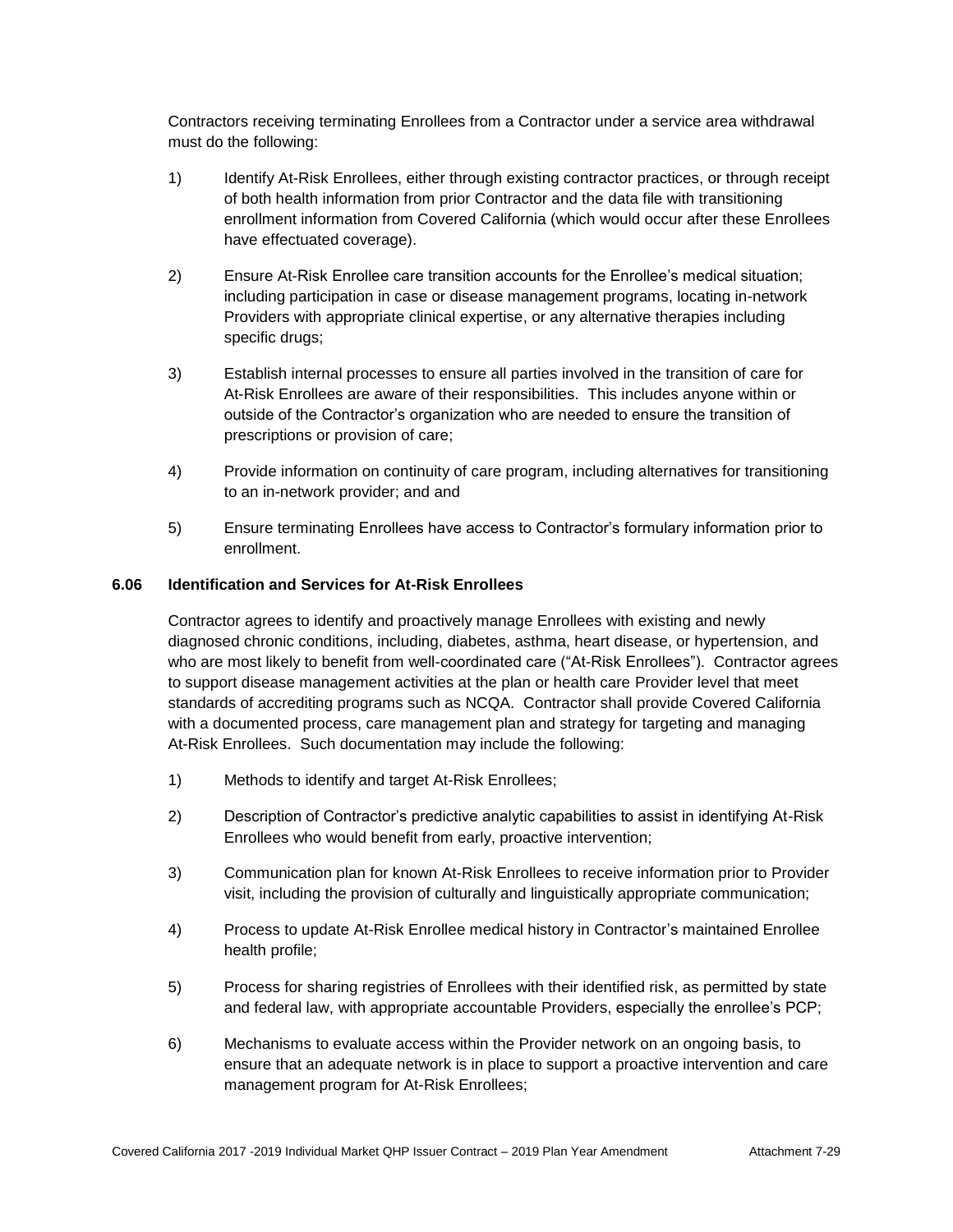- 7) Care and network strategies that focus on supporting a proactive approach to At-Risk Enrollee intervention and care management. Contractor agrees to provide Covered California with a documented plan and include "tools" and strategies to supplement or expand care management and Provider network capabilities, including an expansion or reconfiguration of specialties or health care professionals to meet clinical needs of At-Risk Enrollees;
- 8) Data on number of Enrollees identified and types of services provided.

# **6.07 Diabetes Prevention Programs**

Starting January 1, 2018, Contractor must offer a CDC-recognized Diabetes Prevention Lifestyle Change Program, also known as a Diabetes Prevention Program (DPP), to all Enrollees ages 18 and older who meet the participation criteria. The DPP shall be available to all Enrollees in the geographic service area and covered under the \$0 preventive services benefit or diabetes education benefit in the Patient-Centered Benefit Design Plans. Contractor's DPP must have pending or full recognition by CDC as a DPP and be accessed either online or in person. A list of recognized programs in California can be found at [https://nccd.cdc.gov/DDT\\_DPRP/Programs.aspx.](https://nccd.cdc.gov/DDT_DPRP/Programs.aspx)

Covered California 2017 -2019 Individual Market QHP Issuer Contract – 2019 Plan Year Amendment Attachment 7-30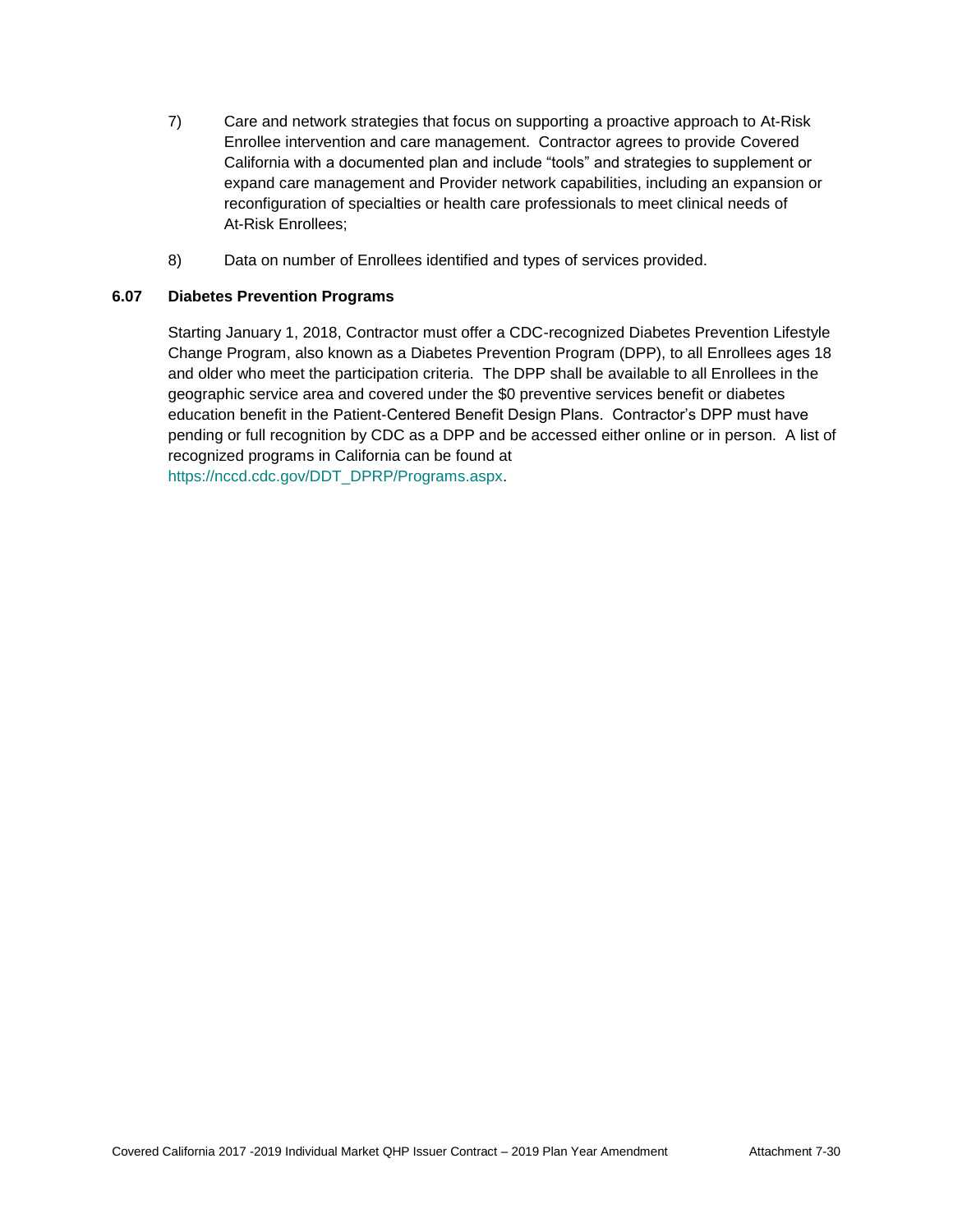# **ARTICLE 7 PATIENT-CENTERED INFORMATION AND SUPPORT**

Empowering consumers with knowledge to support healthcare decision-making is a crucial part of Covered California's mission and naturally promotes the Triple Aim by supporting decisions consistent with the Enrollee's values and preferences and fostering consumer access to care.

Covered California and Contractor agree that valid, reliable, and actionable information relating to the cost and quality of healthcare services is important to Enrollees, Covered California, and Providers.

Thus, Covered California expects that Contractor will participate in activities necessary to provide this information to consumers. The specifics of this phased approach are described in Section 7.01 below.

# **7.01 Enrollee Healthcare Services Price and Quality Transparency Plan**

- 1) In the application for certification, Contractor will have reported for negotiation and certification purposes, its planned approach to providing healthcare shopping cost and quality information available to all Enrollees. Covered California does not require using a specific form or format and recognizes that the timeline and expectations will differ, based on variables such as Contractor's membership size and current tool offerings. Regardless of how the requirement is fulfilled, the common elements at the end point of each Contractor planned approach must include:
	- (a) Cost information:
		- i. That enables Enrollees to understand their exposure to out-of-pocket costs based on their benefit design, including real time information on member accumulation toward deductibles, when applicable, and out of pocket maximums. Health Savings Account (HSA) user information shall include account deposit and withdrawal/payment amounts.
		- ii. That enables Enrollees to understand Provider-specific consumer cost shares for prescription drugs and for care delivered in the inpatient, outpatient, and ambulatory surgery/facility settings. Such information must include the facility name, address, and other contact information and be based on the contracting rates to give the Enrollee estimates of out of pocket costs that are as accurate as possible.
		- iii. Commonly used service information should be organized in ways that are useful and meaningful for consumers to understand.
	- (b) Quality information:
		- i. That enables Enrollees to compare Providers based on quality performance in selecting a Primary Care clinician or common elective specialty and hospital Providers.
		- ii. That is based on quality measurement consistent with nationally-endorsed quality information in accordance with the principles of the Patient Charter for Physician Performance Measurement.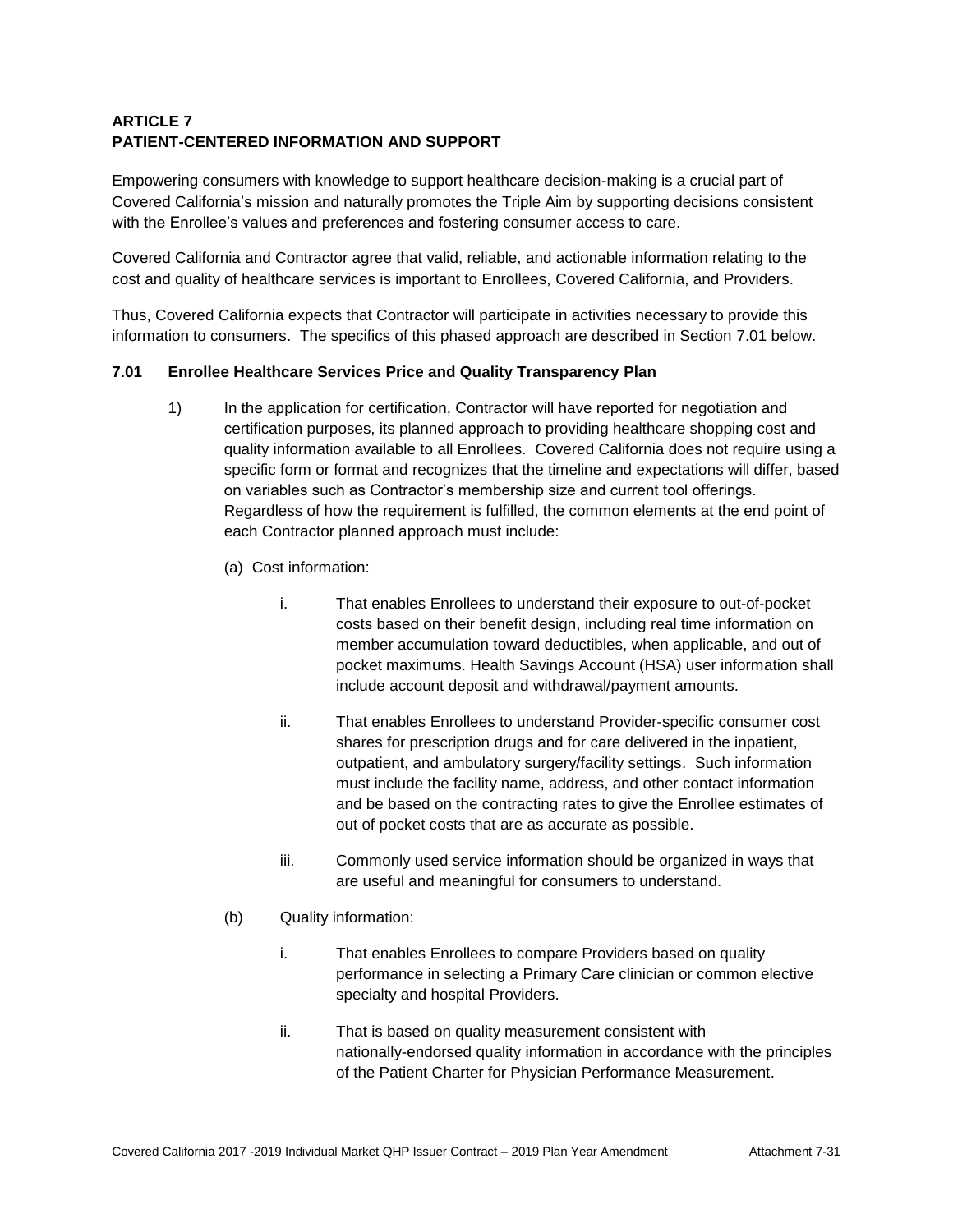- iii. That, as an interim step prior to integrating quality measurement into Provider chooser tools, can be provided by linking to:
	- a. The California Office of the Patient Advocate (www.opa.ca.gov/)
	- b. The Department of Insurance Healthcare Compare [\(www.consumerreports.org/cro/health/california-health-cost-and](http://(www.consumerreports.org/cro/health/california-health-cost-and-quality---consumer-reports/index.htm)[quality---consumer-reports/index.htm\)](http://(www.consumerreports.org/cro/health/california-health-cost-and-quality---consumer-reports/index.htm)
	- c. CMS Hospital Compare Program [\(https://www.medicare.gov/hospitalcompare/search.html\)](https://www.medicare.gov/hospitalcompare/search.html)
	- d. CMS Physician Quality Reporting System [\(https://www.cms.gov/Medicare/Quality-Initiatives-Patient-](https://www.cms.gov/Medicare/Quality-Initiatives-Patient-Assessment-Instruments/PQRS/index.html?redirect=/pqri/)[Assessment-Instruments/PQRS/index.html?redirect=/pqri/\)](https://www.cms.gov/Medicare/Quality-Initiatives-Patient-Assessment-Instruments/PQRS/index.html?redirect=/pqri/)
- iv. In addition, Contractor must recognize California hospitals that have achieved target rates for HACs and NTSV C-section utilization as defined in Article 5, Sections 5.02 and 5.03.
- (c) Health Insurance Benefit Information. Contractor shall make available personalized benefit-specific information to all enrollees that includes accumulations of expenses applicable to deductible and out-of-pocket maximums.
- (d) Contractor agrees to monitor care provided out of network to ensure that consumers understand that their cost share will be higher and are choosing care out of network intentionally.
- (e) If Contractor product enrollment exceeds 100,000 for Covered California business, the cost and quality information shall be provided through an online tool easily accessible across a variety of platforms and made available by 2018. If Contractor enrollment is under 100,000 for Covered California business, the information may be provided by alternative means such as a call center.
- 2) Contractor will be required in its annual application for certification to:
	- (a) Report the number and percent of unique Enrollees for each of the consumer tools offered for the reporting period of the plan year.
	- (b) Report user experience with the tool (or equivalent service such as a call center) from a representative sample of users who respond to a survey which includes a user overall satisfaction with rating.
	- (c) Provide access and log-in credentials for Covered California staff per mutually agreeable terms to safeguard Contractor proprietary information and services.

Contractor agrees to work with Covered California to provide comparison reporting for its other lines of business to compare performance and inform future requirements for the Exchange where comparative data can offer meaningful reference points. The non-exchange line of business data is to support contract negotiations in setting targets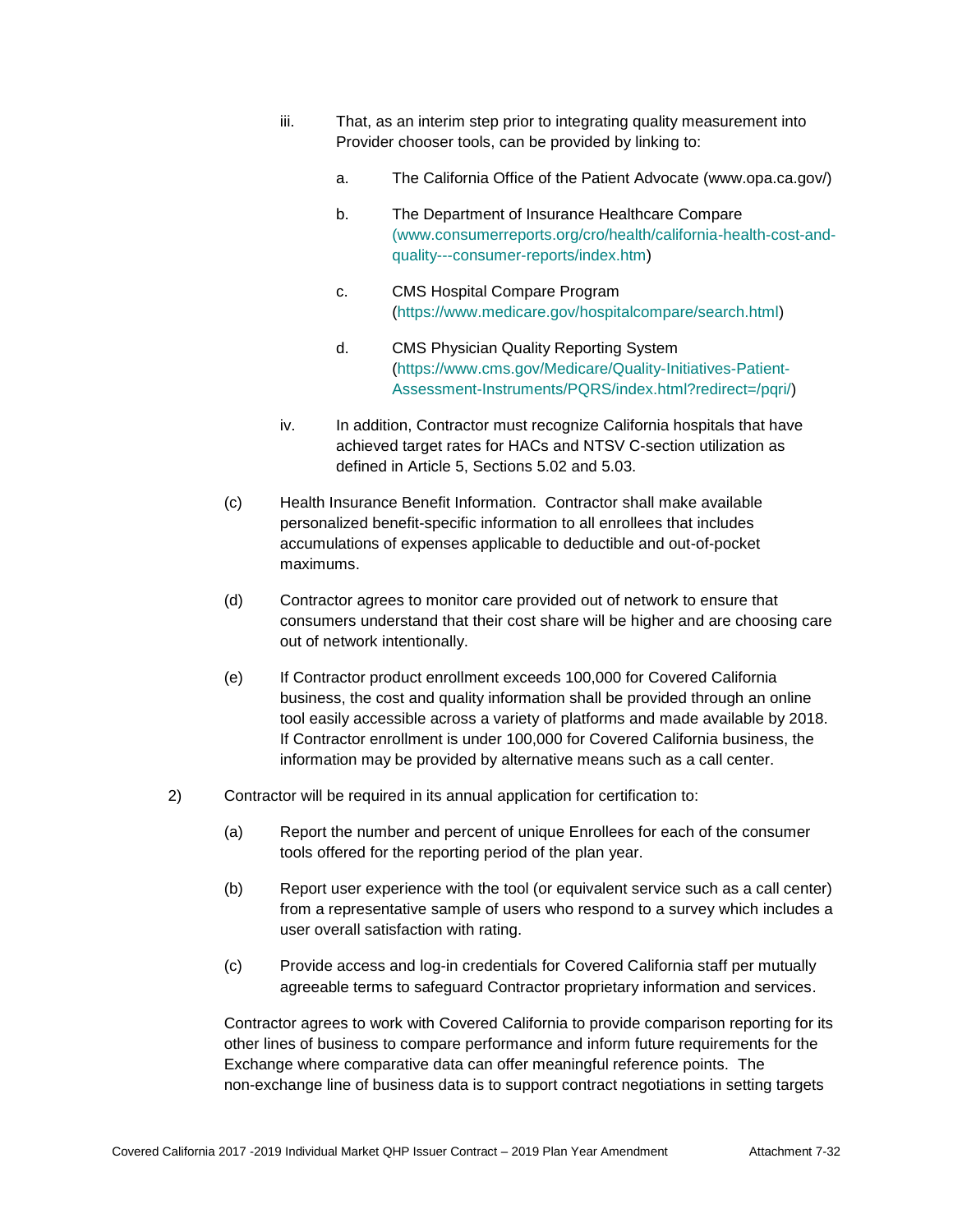and requirements for Exchange-only business and any required data will be submitted as part of Contractor's annual application for certification.

# **7.02 Enrollee Personalized Health Record Information**

- 1) In its application for certification for 2017, Contractor will have reported for negotiation and certification purposes, the extent to which Enrollees can easily access personal health information or have reported its plan to provide such access through such tools as a Personal Health Record (PHR) or other "patient portal".
- 2) The content of such PHRs includes: medical records, billing and payment records, insurance information, clinical laboratory test results, medical images such as X-rays, wellness and disease management program files, clinical case notes, and other information used to make decisions about individuals.
- 3) Covered California will establish targets for year end 2019 and annual milestones thereafter for Enrollee use of personal health information based on national benchmarks, analysis of variation in California performance, best existing science of quality improvement, and effective engagement of stakeholders.
- 4) Contractor will provide access and log-in credentials for Covered California staff per mutually agreeable terms to safeguard Contractor proprietary information and services.

# **7.03 Enrollee Shared Decision-Making**

Covered California requires deployment of decision-making tools to support Enrollees in understanding their medical diagnosis and treatment options to aid in discussion with their Provider. Educating Enrollees on their diagnosis and alternative treatment options is a powerful evidence-based approach to reducing overuse or misuse of clinical interventions.

Contractor agrees to promote and encourage patient engagement in shared decision-making with contracted Providers.

- 1) Contractor will be required to report in its annual application for certification specific information regarding the number of Enrollees who have accessed consumer information or have participated in a shared decision-making process prior to reaching an agreement on a treatment plan. For example, Contractor may adopt shared-decision-making practices for preference-sensitive conditions, including breast cancer, prostate cancer, and knee and hip replacements, that feature patient-decision-making aids in addition to physician opinions and present trade-offs regarding quality or length of life.
- 2) Contractor will be required to report in its annual application for certification the percentage of Enrollees with identified health conditions above who received information that allowed the Enrollee to share in the decision-making process prior to agreeing to a treatment plan.
- 3) Contractor will be required to report in its annual application for certification participation in these programs and their results, including clinical, patient experience and costs impacts.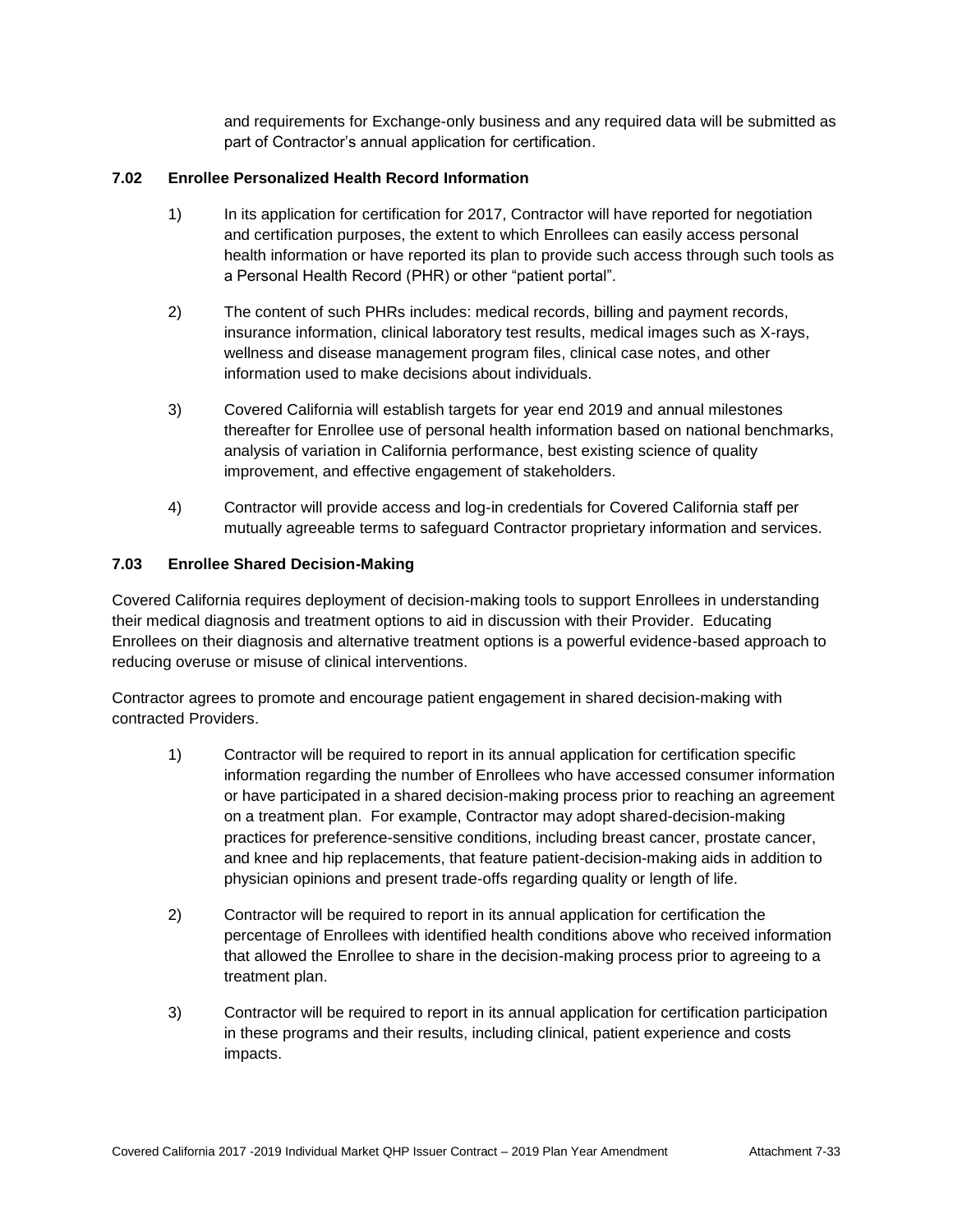4) These reports will be used for negotiation and evaluation purposes regarding any extension of this Agreement and the recertification process for subsequent years.

# **7.04 Reducing Overuse through Choosing Wisely**

Contractor shall participate in Smart Care California sponsored by Covered California, DHCS, and CalPERS. This multi-stakeholder work group facilitated by IHA, will leverage Choosing Wisely decision aids to support efforts to drive appropriate use of:

- 1) C-sections for low risk (NTSV) deliveries;
- 2) Opioid overuse and misuse; and
- 3) Imaging for low back pain.

The mechanism for reduction of NTSV C-sections will be participation in Smart Care California, with the target of ensuring all network hospitals achieve rates of twenty-three-point nine percent (23.9%) or less by year end 2019. (See Section 5.03)

Improvement strategies and targets for 2019 as well as for annual intermediate milestones in reductions of overuse of opioids and imaging for low back pain will be established by Covered California in collaboration with other stakeholders participating in the workgroup based on national benchmarks, analysis of variation in California performance, and best existing science of quality improvement and effective engagement of stakeholders.

# **7.05 Use of Provider Directory Utility**

1) In order to fulfill its obligation to assist Enrollees in making informed decisions when considering health insurance options and in choosing QHPs and their associated network of Providers, Covered California is committed to implementing and participating in the Statewide Provider Directory Utility being developed by the Integrated Health Care Association (IHA). Once fully operational, Covered California will utilize the Provider Directory Utility to populate the Covered California Provider Directory.

Specifically, the Provider Directory Utility will be used by Providers to populate, maintain and continually update demographic, licensure, and other relevant information with respect to such Providers and their participation in the QHPs offered by Covered California. Contractor and other QHP Issuers will utilize the Provider Directory Utility to populate, maintain, and continually update product, provider network, and other relevant information with respect to all of their respective QHPs, as well as to provide information regarding the terms and restrictions governing such Providers' participation in the QHPs offered by Contractor through Covered California.

- 2) Contractor agrees to participate in the Provider Directory Utility, beginning on the first day of the first month of the full calendar quarter immediately following IHA's launch of the Provider Directory Utility In connection with such participation, Contractor shall:
	- (a) Execute such reasonable participation, subscription, or other agreements required by Covered California or IHA or their vendors to participate in the Provider Directory Utility;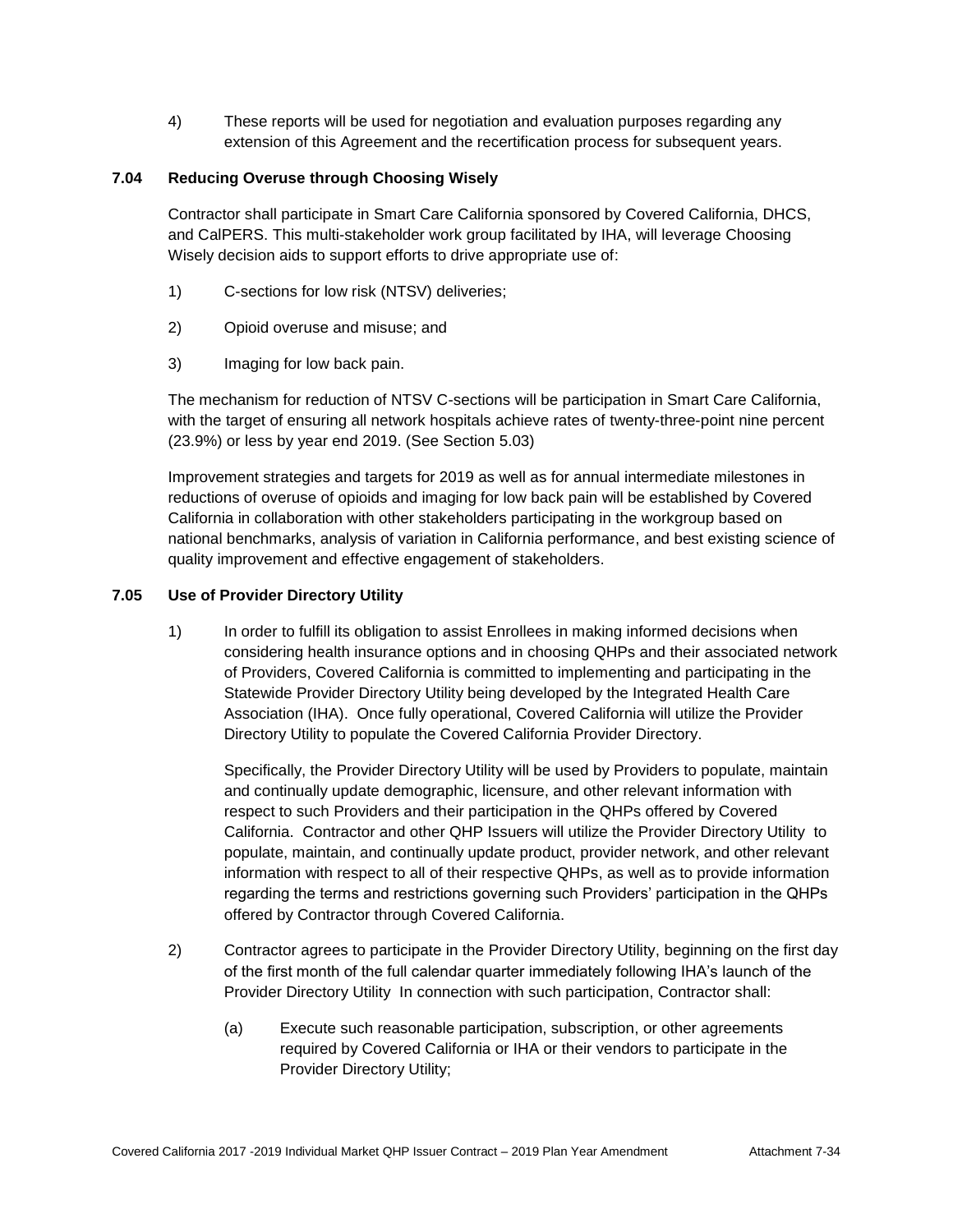- (b) Populate, maintain, and continually update the Provider Directory Utility with all relevant information with respect to its contracted Providers' participation in its QHPs, including all information regarding the terms and restrictions governing such Providers' participation in the QHPs offered through Covered California;
- (c) Once fully operational use the Provider Directory Utility as the exclusive platform to populate and maintain the information published in the Covered California Online Provider Directory concerning its QHPs; and
- (d) Work with Covered California, IHA and their respective vendors to ensure that the Provider Directory Utility serves its primary purpose of effectively and efficiently assisting Enrollees in making informed decisions in selecting QHPs and Providers.
- 3) At a time and manner mutually agreed upon by Covered California and Contractor, Contractor agrees to report on its strategies to ensure that Contractor, and its contracted Providers, maintain compliance with the provisions of this Section 7.05.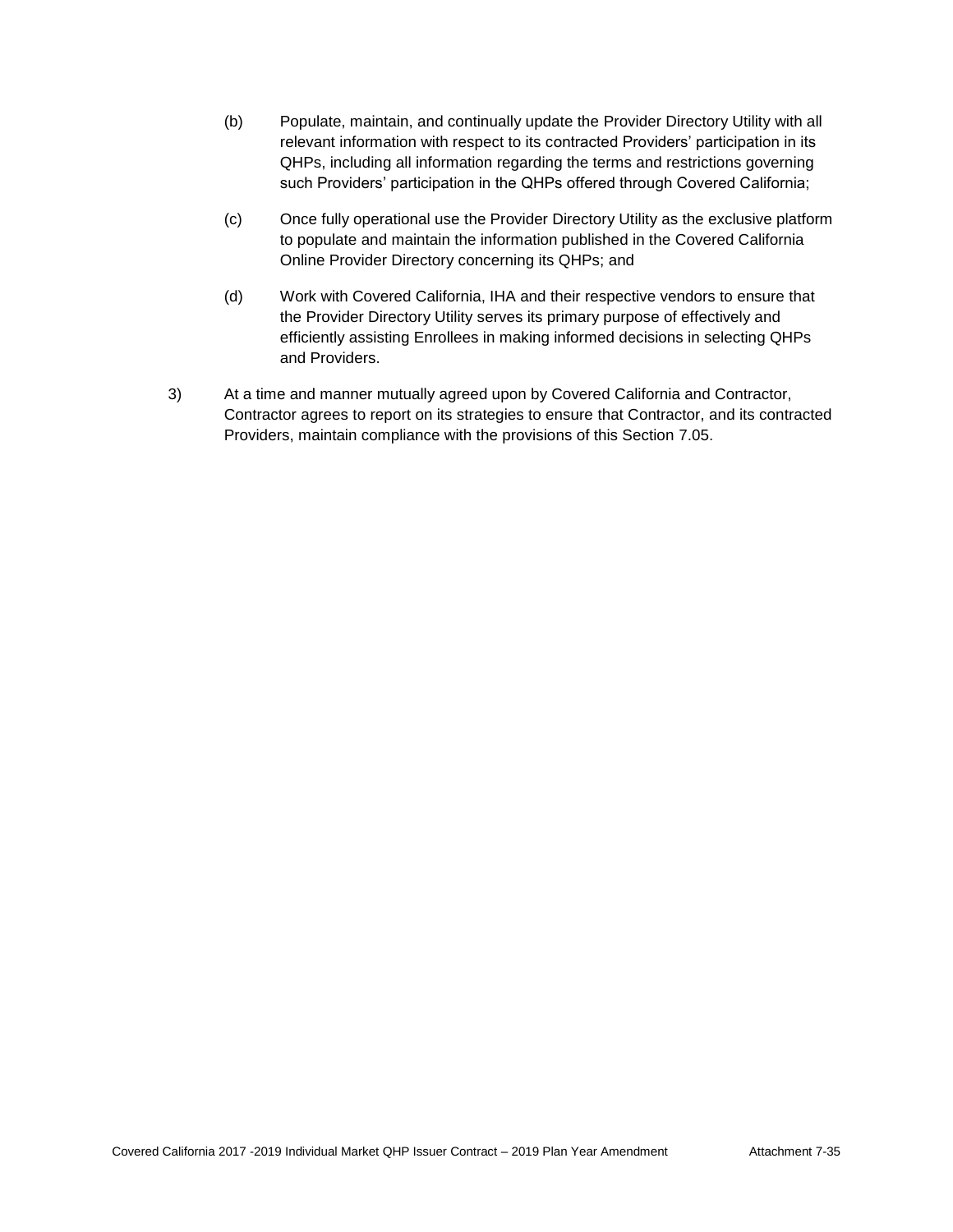# **ARTICLE 8 PAYMENT INCENTIVES TO PROMOTE HIGHER VALUE CARE**

# **8.01 Reward-based Consumer Incentive Programs**

Contractor may, to the extent permitted by law, maintain or develop a Reward-based Consumer Incentive Program to promote evidence-based, optimal care for Enrollees with identified chronic conditions. To the extent Contractor implements such a program and to the extent such information is known, Contractor shall report participation rates and outcomes results, including clinical, patient experience, and cost impacts, to Covered California annually.

# **8.02 Value-Based Reimbursement Inventory and Performance**

Contractor agrees to implement value-based reimbursement methodologies to Providers within networks contracted to serve Covered California. Value-based reimbursement methodologies must include those payments to hospitals and physicians that are linked to quality metrics, performance, costs and value measures, and must include the Contractor's entire book of business with the Provider.

- 1) Among the strategies for which Covered California has established requirements for payment strategies to support delivery system reforms are:
	- (a) Advanced Primary Care or Patient-Centered Medical Homes (Section 4.02)
	- (b) Integrated Healthcare Models (Section 4.03)
	- (c) Appropriate use of C-sections (Section 5.03)
	- (d) Hospital Patient Safety (Section 5.02)
- 2) In addition to the required payment strategies above, Contractor will be required to report in its annual application for certification an inventory and evaluation of the impact of other value-based payment models it is implementing including, but not limited to:
	- (a) Direct participation or alignment with CMMI innovative payment models such as the Oncology or Joint Replacement model; and
	- (b) Adoption of new Alternative Payment Models associated with the implementation of the Medicare Access & [CHIP](http://www.insurekidsnow.gov/chip/index.html) Reauthorization Act of 2015 (MACRA).

# **8.03 Value-Pricing Programs**

Contractor agrees to provide Covered California with the details of any value-pricing programs for procedures or in-service areas that have the potential to improve care and generate savings for Enrollees. Contractor agrees to share with Covered California, the results of programs that may focus on high cost regions or those with the greatest cost variation(s). These programs may include payment bundling pilots for specific procedures where wide cost variations exist.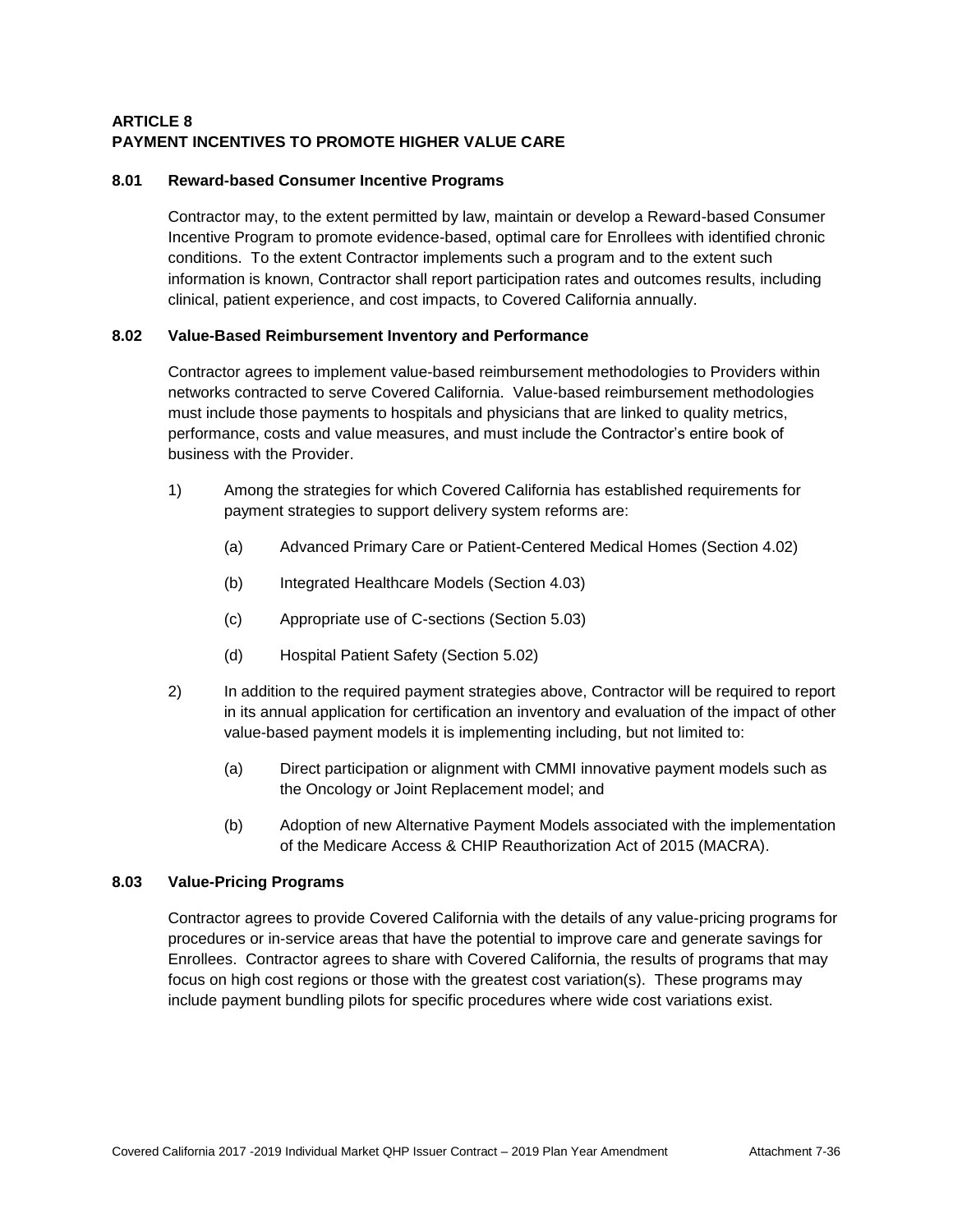## **8.04 Payment Reform and Data Submission**

- 1) Contractor agrees to provide information to Covered California pursuant to this Article 8, understanding that Covered California will provide such information to the Catalyst for Payment Reform's (CPR) National Scorecard on Payment Reform and National Compendium on Payment Reform.
- 2) The CPR National Scorecard will provide a view of progress on payment reform at the national level and then at the market level as the methodology and data collection mechanisms allow.
- 3) The CPR National Compendium will be an up-to-date resource regarding payment reforms being tested in the marketplace and their available results. The Compendium will be publicly available for use by all health care stakeholders working to increase value in the system.
- 4) Contractor must annually report on the progress and impact of value-oriented payment initiatives imputed to the Purchaser's annual spend for the preceding calendar year, using both the format and calculation methodology in the annual certification application, and CPR's Payment Reform Evaluation Framework.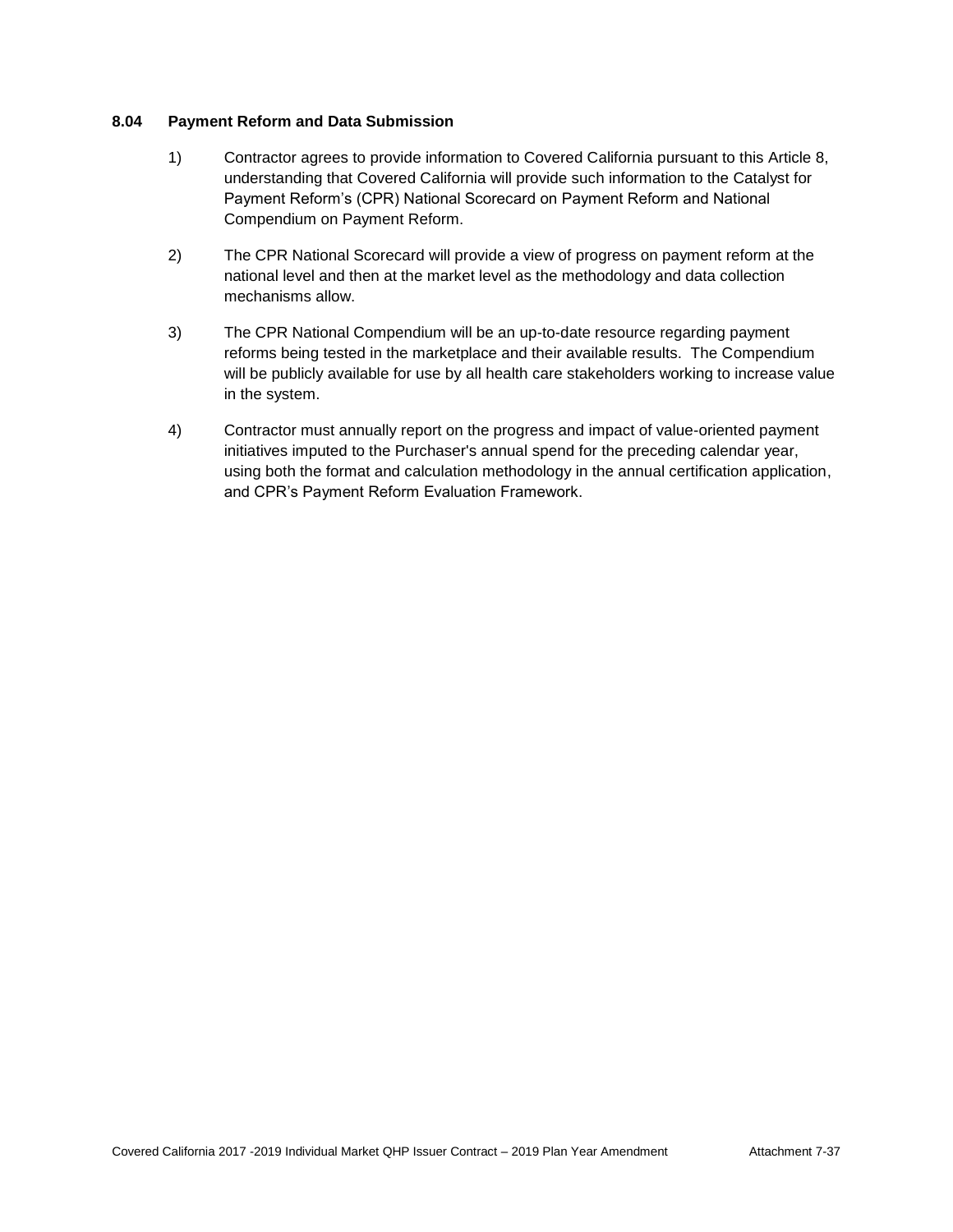# **ARTICLE 9 ACCREDITATION**

- 1) Contractor agrees to maintain a current accreditation throughout the term of the Agreement from one of the following accrediting bodies: (i) Utilization Review Accreditation Commission (URAC); (ii) National Committee on Quality Assurance (NCQA); (iii) Accreditation Association for Ambulatory Health Care (AAAHC). Contractor shall authorize the accrediting agency to provide information and data to Covered California relating to Contractor's accreditation, including, the most recent accreditation survey and other data and information maintained by the accrediting agency as required under 45 C.F.R. § 156.275.
- 2) Contractor shall be currently accredited and maintain its NCQA, URAC or AAAHC accreditation throughout the term of the Agreement. Contractor shall notify Covered California of the date of any accreditation review scheduled during the term of this Agreement and the results of such review. Upon completion of any health plan accreditation review conducted during the term of this Agreement, Contractor shall provide Covered California with a copy of the Assessment Report within forty-five (45) days of report receipt.
- 3) If Contractor receives a rating of less than "accredited" in any category, loses an accreditation, or fails to maintain a current and up to date accreditation, Contractor shall notify Covered California within ten (10) business days of such rating change and must provide Covered California with all corrective action(s). Contractor will implement strategies to raise Contractor's rating to a level of at least "accredited" or to reinstate accreditation. Contractor will submit a written corrective action plan (CAP) to Covered California within forty-five (45) days of receiving its initial notification of the change in category ratings.
- 4) Following the initial submission of the CAPs, Contractor shall provide a written report to Covered California on at least a quarterly basis regarding the status and progress of the submitted CAP. Contractor shall request a follow-up review by the accreditation entity at the end of twelve (12) months and submit a copy of the follow-up Assessment Report to Covered California within thirty (30) days of receipt, if applicable.
- 5) In the event Contractor's overall accreditation is suspended, revoked, or otherwise terminated, or in the event Contractor has undergone review prior to the expiration of its current accreditation and reaccreditation is suspended, revoked, or not granted at the time of expiration, Covered California reserves the right to terminate this Agreement , suspend enrollment in Contractor's QHPs or avail itself of any other remedies in this Agreement, to ensure Covered California is in compliance with the federal requirement that all participating issuers maintain a current approved accreditation.
- 6) Upon request by Covered California, Contractor will identify all health plan certification or accreditation programs undertaken, including any failed accreditation or certifications, and will also provide the full written report of such certification or accreditation undertakings to Covered California.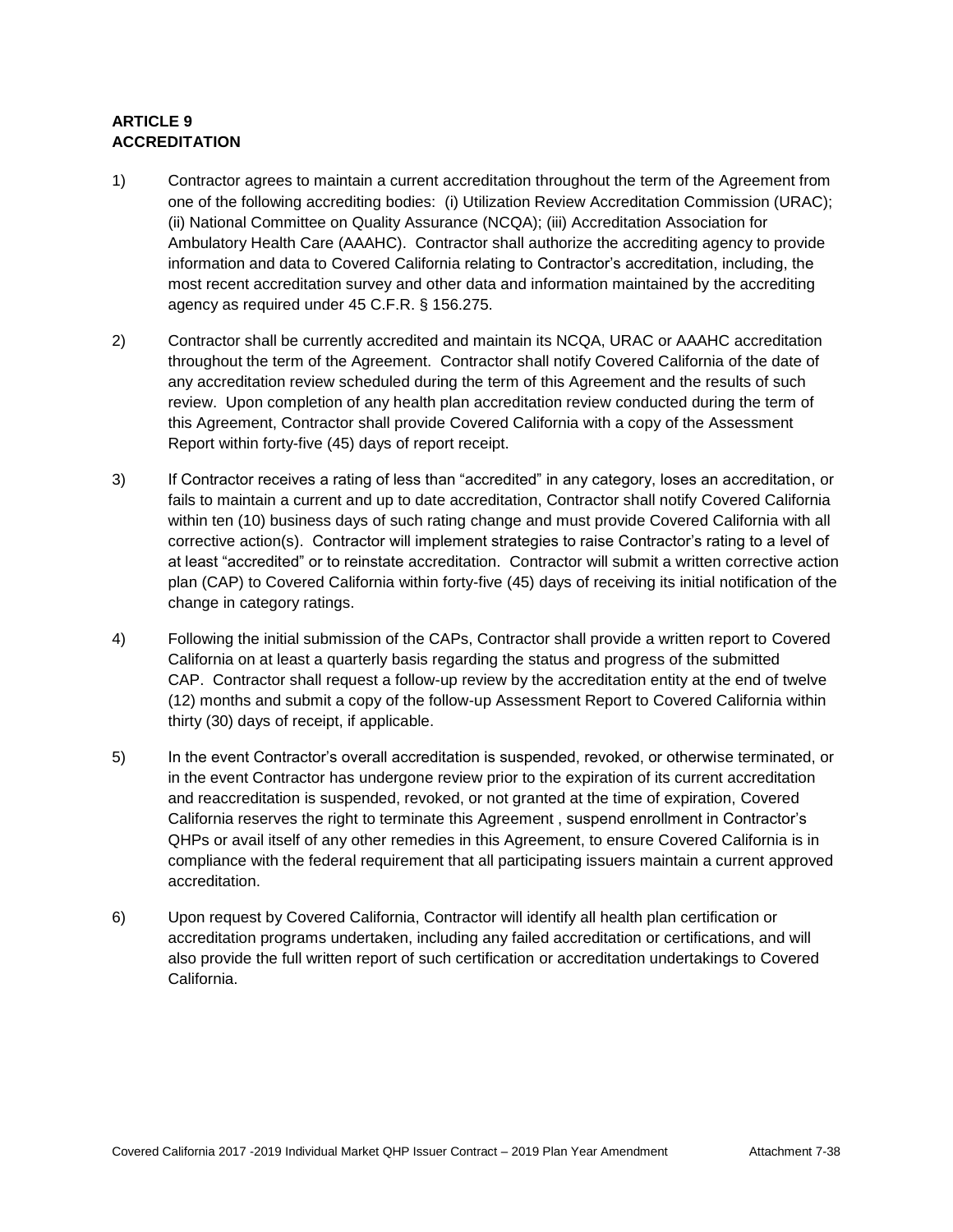# **QUALITY, NETWORK MANAGEMENT AND DELIVERY SYSTEM STANDARDS**

# **GLOSSARY OF KEY TERMS**

**Accountable Care Organization (ACO)** - A healthcare organization characterized by a payment and care delivery model that seeks to tie Provider reimbursements to quality metrics and reductions in the total cost of care for an assigned population of patients. An ACO is intended to provide incentives for participating Providers (i.e. clinics, hospitals and physicians) to collectively share financial risk, working towards common goals to 1) reduce medical costs, 2) reduce waste and redundancy, 3) adhere to best care practices (i.e. evidence-based care guidelines, and 4) improve care quality. Care Management and Population Health Management are critical program components that are intended to enable ACOs to achieve favorable financial outcomes as the result of improved care outcomes.

**Bundled Payments (also known as Global Payment Bundles, episode-of-care payment, or global case rates)** - An alternative payment method to reimburse healthcare Providers for services that provides a single payment for all physician, hospital, and ancillary services that a patient uses in the course of an overall treatment for a specific, defined condition, or care episode. These services may span multiple Providers in multiple settings over a period of time, and are reimbursed individually under typical fee-for-service models. The Payment Bundle may cover all inpatient/outpatient costs related to the care episode, including physician services, hospital services, ancillary services, procedures, lab tests, and medical devices/implants. Using Payment Bundles, Providers assume financial risk for the cost of services for a particular treatment or condition, as well as costs associated with preventable complications, but not the insurance risk (that is, the risk that a patient will acquire that condition, as is the case under capitation).

**Care Management** - Healthcare services, programs, and technologies designed to help individuals with certain long-term conditions better manage their overall care and treatment. Care management typically encompasses Utilization Management (UM), Disease Management (DM), and Case Management (CM). Care Management's primary goal is to prevent the sick from getting sicker, and avoiding acute care events. Care Management is usually considered a subset of Population Health Management.

**Complex Conditions** - Clinical conditions that are of a complex nature that typically involve ongoing case management support from appropriately trained clinical staff. Frequently, individuals have multiple chronic clinical conditions that complicate management ("polychronic") or may have a complex, infrequent specialty condition that requires specialized expertise for optimal management.

**Delivery System Transformation** - A set of initiatives taken by purchasers, employers, health plans, or Providers, together or individually, to drive the creation and preferred use of care delivery models that are designed to deliver higher value aligned with the "Triple Aim" goals of patient care experience including quality and satisfaction, improve the health of the populations, and reduce the per capita cost of Covered Services. Generally these models require improved care coordination, Provider and payor information sharing, and programs that identify and manage populations of individuals through care delivery and payment models.

**Enrollees** – Those individuals with coverage through the Issuer received through Covered California.

**Health Disparities** - Healthy People 2020 defines a health disparity as "a particular type of health difference that is closely linked with social, economic, and/or environmental disadvantage. Health disparities adversely affect groups of people who have systematically experienced greater obstacles to health based on their racial or ethnic group; religion; socioeconomic status; gender; age; mental health; cognitive, sensory, or physical disability; sexual orientation or gender identity; geographic location; or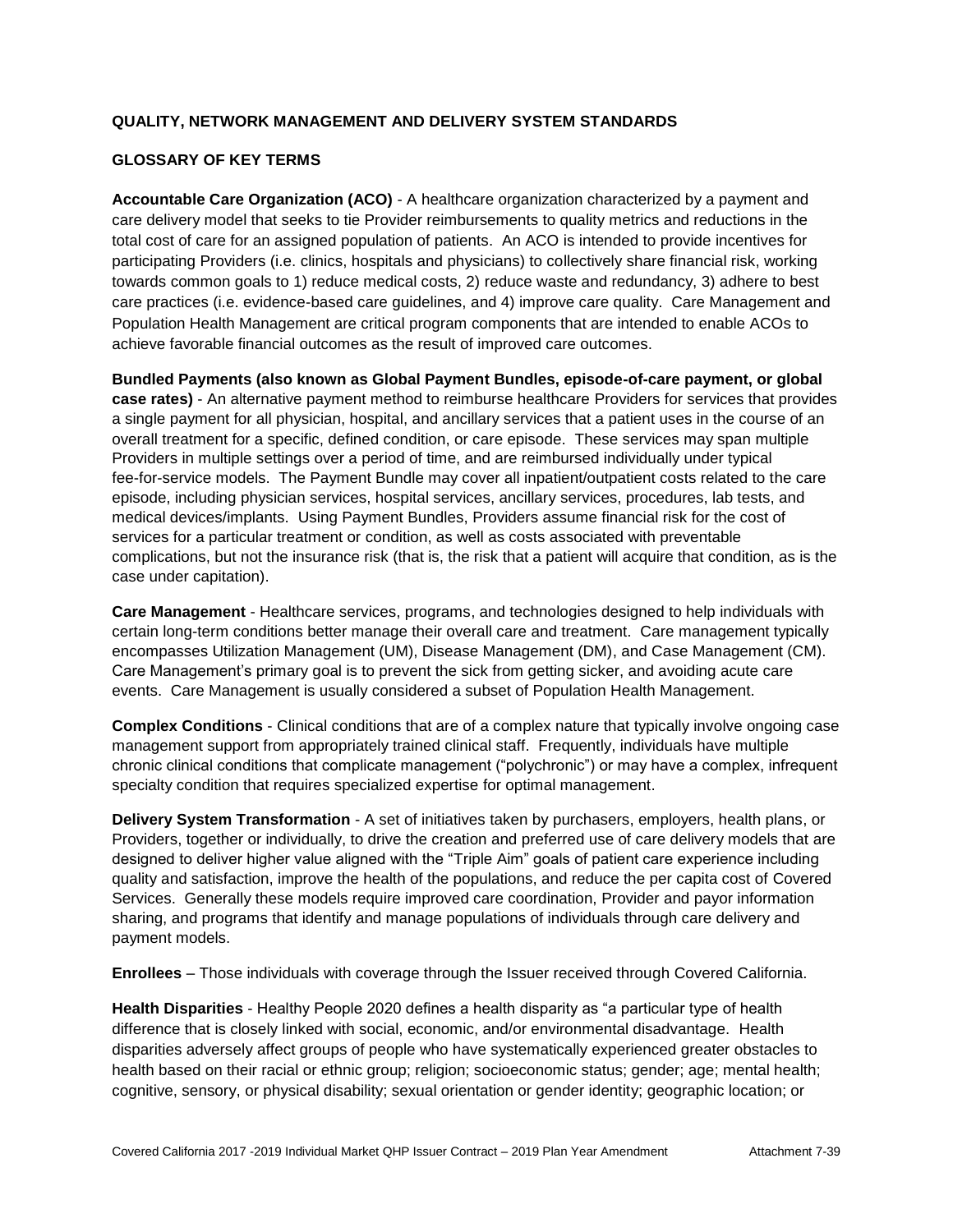other characteristics historically linked to discrimination or exclusion."9 Racial and ethnic disparities populations include persons with Limited English Proficiency. (LEP).

**Health Equity** - Healthy People 2020 defines health equity as the "attainment of the highest level of health for all people. Achieving health equity requires valuing everyone equally with focused and ongoing societal efforts to address avoidable inequalities, historical and contemporary injustices, and the elimination of health and health care disparities."

**Patient Centered Medical Home** - A health care setting that facilitates partnerships between individual patients, and their personal physicians, and when appropriate, the patient's family. Care is facilitated by registries, information technology, health information Covered California and other means to assure that patients get the indicated care when and where they need and want it in a culturally and linguistically appropriate manner. The medical home is best described as a model or philosophy of primary care that is patient-centered, comprehensive, team-based, coordinated, accessible, and focused on quality and safety.

**Primary Care** - The provision of integrated, accessible health care services by clinicians who are accountable for addressing a large majority of personal health needs, developing a sustained partnership with patients, and practicing in the context of family and community. (IOM, 1978) Contractors may allow enrollees to select Nurse Practitioners and Physician Assistants to serve as their Primary Care clinician. Covered California does not require that Primary Care clinicians serve as a "gatekeeper" or the source of referral and access to specialty care. Covered California recognizes Internal Medicine, Pediatrics and Family Medicine as primary care specialties.

**Population Health Management** - A management process that strives to address health needs at all points along the continuum of health and wellbeing, through participation of, engagement with and targeted interventions for the population. The goal of a Population Health Management program is to maintain and/or improve the physical and psychosocial wellbeing of individuals through cost-effective and tailored health solutions.

**Preventive Health and Wellness Services** - The provision of specified preventive and wellness services and chronic disease management services, including preventive care, screening and immunizations, set forth under Section 1302 of the Affordable Care Act (42 U.S.C. Section 18022) under the Section 2713 of the Affordable Care Act (42 U.S.C. Section 300gg-13), to the extent that such services are required under the California Affordable Care Act.

**Reference Pricing** - A payor contracting, network management and enrollee information process that identifies and differentially promotes delivery system options for care based on transparent display of comparative costs for identical services or procedures, typically after each Provider has passed a quality assessment screen. In some cases, value pricing will identify the individual enrollee's out-of-pocket costs accounting for plan design and deductible status. While quality is incorporated in the process, typically there is no differentiation based on comparative quality once a threshold performance level is achieved.

**Remote Patient Monitoring** - A technology or set of technologies to enable monitoring of patients outside of conventional clinical settings (e.g. in the home), which may increase access to care and decrease healthcare delivery costs.

**Reward Based Consumer Incentive Program** - (aka: Value-Based Insurance Design) individualizes the benefits and claims adjudication to the specific clinical conditions of each high risk member and to reward participation in appropriate disease management & wellness programs. Positive Consumer Incentive